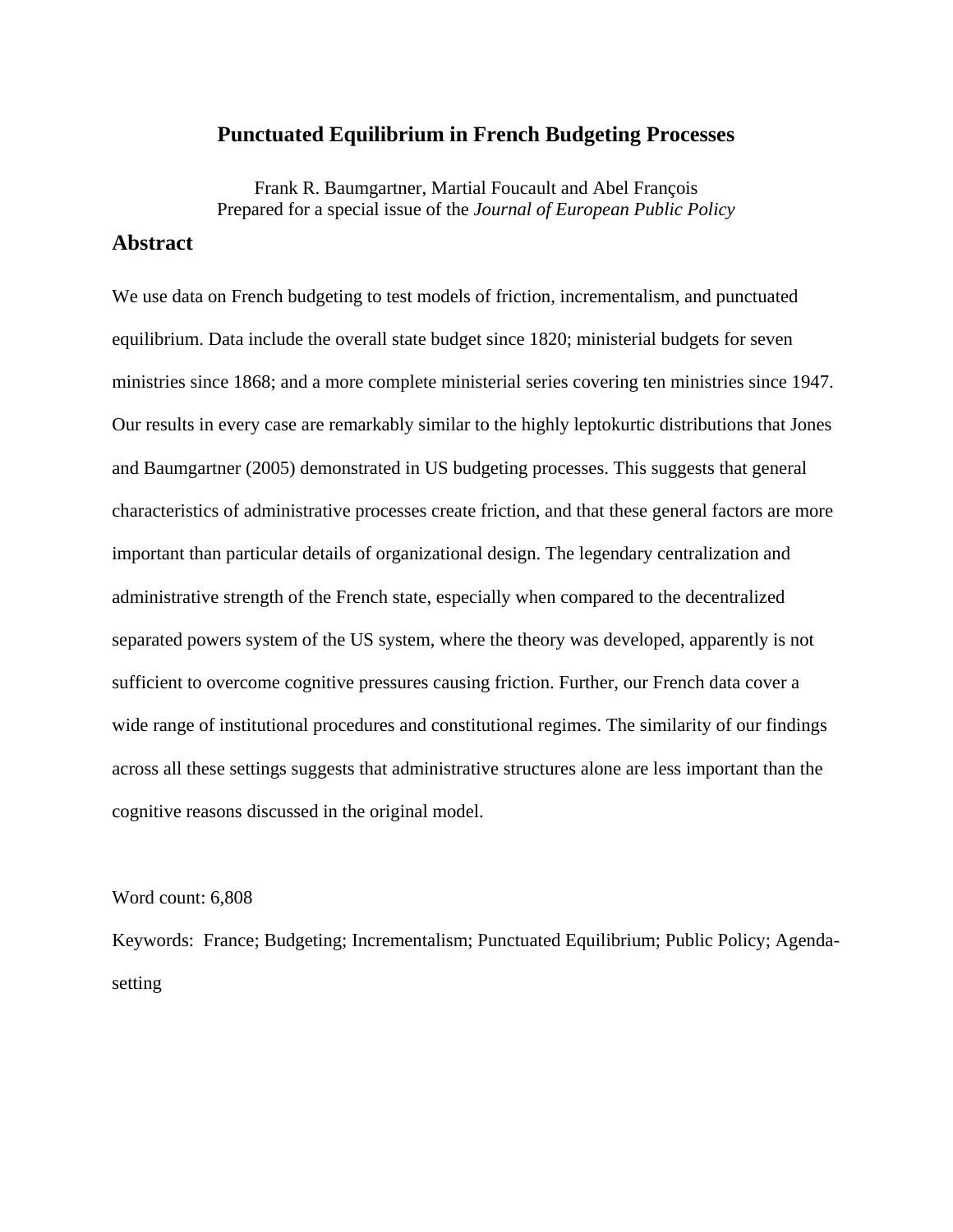# **Punctuated Equilibrium in French Budgeting Processes**

### **Introduction**

There are two possible reasons for punctuated equilibrium (PE) findings in the distribution of the sizes of changes in annual budgets: Institutional friction and cognitive overload. We investigate government spending in France and present strong evidence that the cognitive explanation is more powerful than the institutional one. We look at the history of French state spending since 1820 and more detailed spending patterns for seven ministries since 1868 (and for three additional ministries since 1947). In every case, we find similar results, showing the signature pattern of high kurtosis that is characteristic of a PE process. The findings provide strong support for the cognitive friction model developed by Jones and Baumgartner (2005) for the US case. The similarity of findings in France to what was found in the US is remarkable. The similarity of the results we show across historical periods in France during which institutional structures were dramatically different suggests that institutional procedures are less important than cognitive factors in explaining friction model.

The core issue we address is very simple: No matter what the institutional design, all modern governments face a dizzying array of thousands of real and potential problems. The complexity of the tasks governments are asked to take on is so great that proportionate response to all the various problems is impossible. Of course, institutional design may have a strong effect on the efficiency of organizational response; some institutions are more efficient than others. Comparing findings across two systems with such different institutional designs as France and the US allows us effectively to control for institutional design. Further, our French data cover a range of historical periods during which France had a wide variety of constitutional systems, with greater or lesser powers for the executive in controlling the budget unilaterally. If institutional design drives budgetary efficiency, we should see important differences between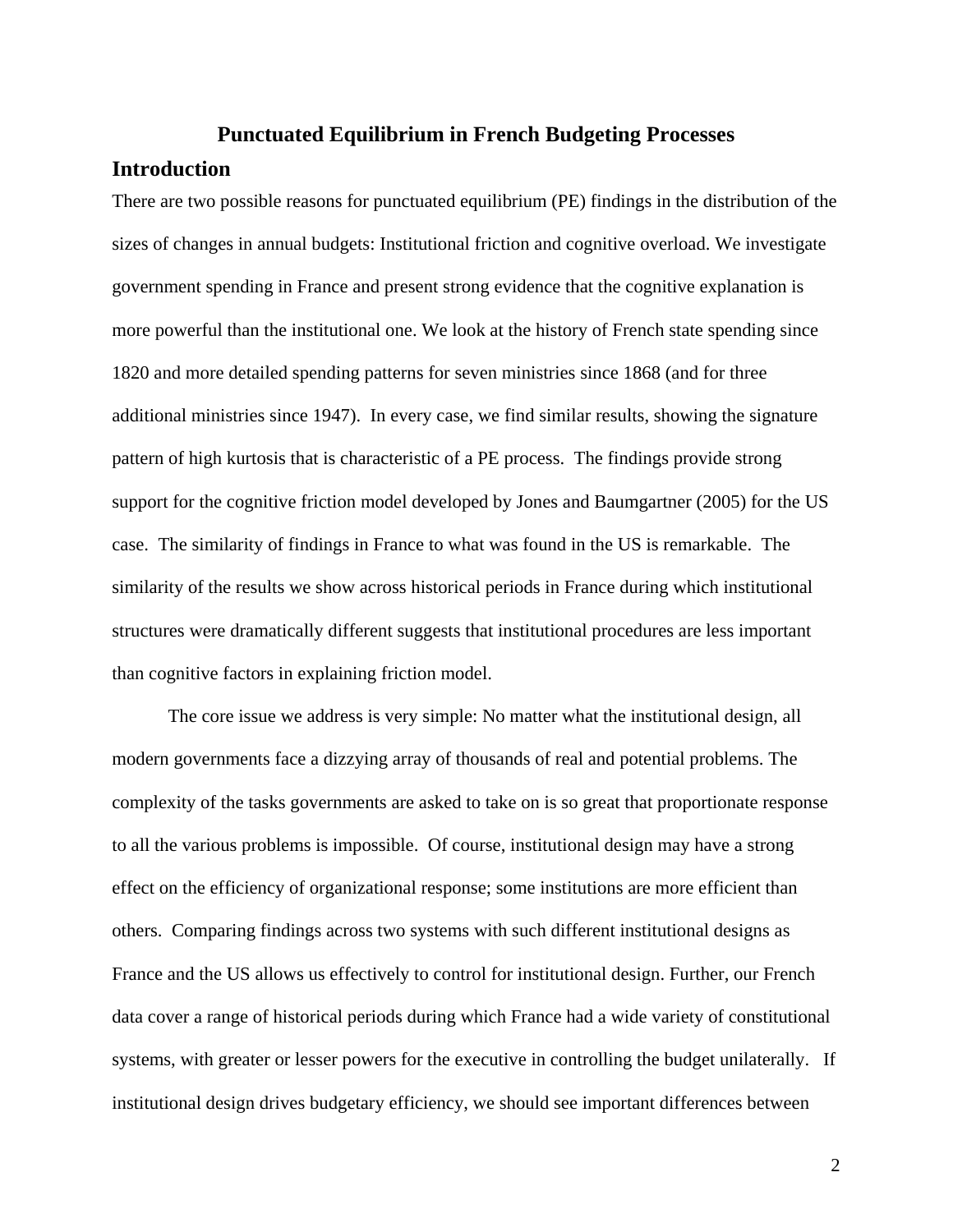France and the US and across historical periods in France. If bounded rationality is a more important explanation, then we would expect similar findings of high kurtosis in budgetary processes no matter where we look. Our findings point strongly to a single explanation for the PE findings that we observe: The overwhelming complexity of the issues of public policy with which all governments deal.

The US system of weak parties, separation of powers, federalism, and the shared powers of the legislative and executive branches in the realm of budgeting make it simple to understand the high institutional costs of decision-making there. That system was designed to require concurrent majorities that may often be absent; without them the status-quo policy remains until pressure builds sufficiently to break the logjam. Thus the model of heavy institutional friction that Jones and Baumgartner (2005) laid out is easily understandable in the US context. The original theory laid out two possible explanations for the PE findings of high kurtosis. The first has to do with cognitive complexity; the idea here is simply that governments deal with thousands of problems simultaneously, that these problems are typically poorly understood, that the solutions available to solve them are often subject to great uncertainty, and that different politically relevant actors have diverse preferences and priorities. With no clear indicators of the severity of the problems, the feasibility of the solutions, or how to set priorities among them, the system places a premium on "attention-shifting"—rapid review and routine continuation of status quo policies with only marginal adjustment for most issues most of the time, but much more serious reconsideration of a smaller number of policies that cross a threshold of attention. Those issues that grab the attention of high-level government officials typically do so because of serious problems. In that situation the status quo policy may not automatically be replicated; rather, more fundamental changes may be made (or new programs created). While high-level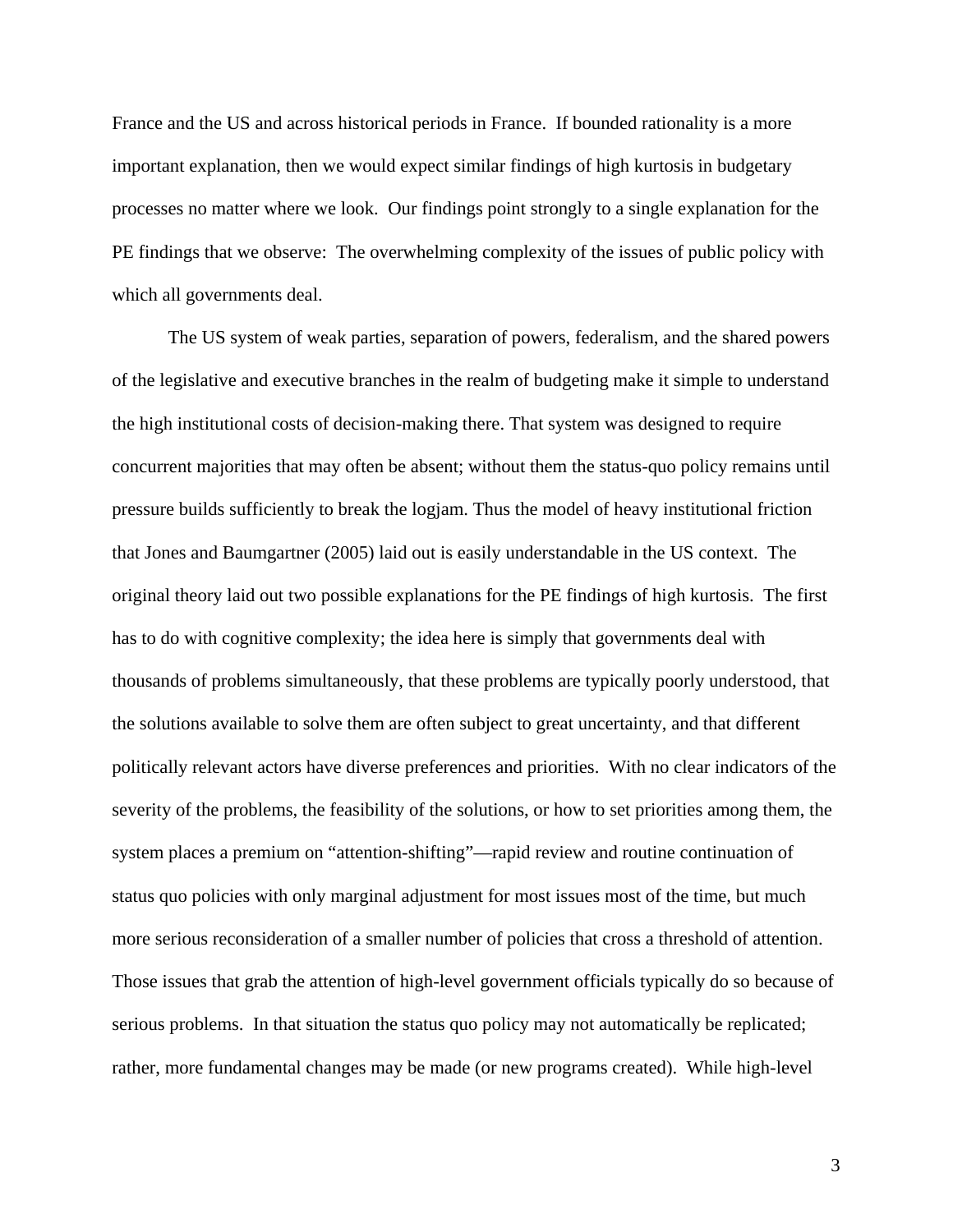attention is focused on a subset of all the available issues, others are necessarily relegated to the politics of routine review and reaffirmation of the status quo. The combination of little change for those issues below the threshold but possible dramatic change for those above the threshold leads to an overall distribution of policy changes which corresponds with the PE model: Relative stability for most issues most of the time interspersed with occasional dramatic punctuations.

Translated into budgetary processes, the model implies that the overall distribution of budget changes will have a characteristic shape: A high central peak, few cases in the moderate "shoulders" of the distribution, and many cases far out in the extremes. A more efficient process, including a purely incremental model in which there is no friction but in which policymakers update proportionately to the severity of the problems they face, would create a statistically Normal or Gaussian distribution of budget changes. Jones and Baumgartner (2005) demonstrate that an incremental model, leading to a purely Gaussian distribution, is characteristic, in fact, of a fully rational, comprehensive, and proportionate-response model. This has yet to be observed.

The second process that could explain these results is institutional friction. In contrast to cognitive friction, or bounded rationality, institutional friction differs across organizational settings. Some organizational designs may be more efficient than others. Where institutions are particularly efficient, the only friction associated with the process would be that stemming from bounded rationality. On the other hand, if institutions themselves add additional friction to the process, then the overall friction of the process would be further exaggerated. The US system, with its separation of powers, veto players, federalism, supermajorities, and shared control of the budget between the President and Congress, was designed to inhibit policy changes in response to every whim and marginal shift in public opinion or elite preferences. In fact, different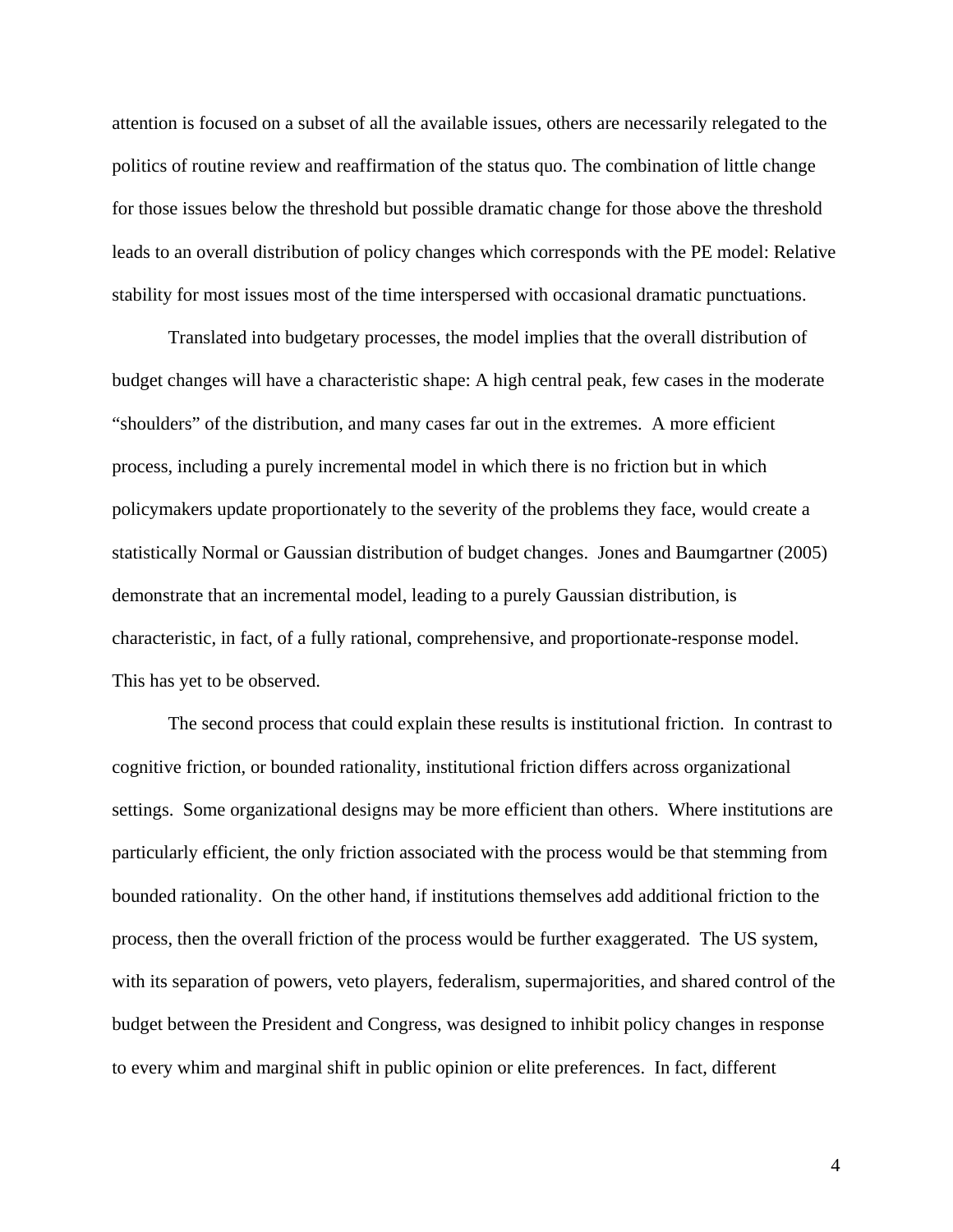institutional processes within American government were shown to have different levels of friction, clear evidence that institutional processes themselves, not only bounded rationality, affect the process (see Jones and Baumgartner 2005; see also Jones, Sulkin, and Larsen 2003). In fact, it is possible that institutional procedures may *reduce* rather than enhance the friction or inefficiencies associated with complex decision-making processes. The Efficient Market Thesis, after all, is based on the idea that a market of millions of independent decision-makers will be more efficient in its aggregate outcomes than any individual decision-maker. Organizational theorists have focused on standard operating procedures, institutional missions, identification with the means, and other factors that make us expect that institutional decision-making will increase friction rather than lower it, however. But institutions may certainly differ among themselves in terms of their efficiency.

Compared to the US system of separated powers and federalism, the French system was designed with entirely different goals in mind. Many of the ideas in the agenda-setting and PE literatures appear foreign and perhaps irrelevant in the parliamentary context, at least on the surface: Venue-shopping is more limited, elite civil service corps play a more important role, the executive branch has much greater say in budgeting, and parties ensure a consistency in government policy that one does not expect in the US. France has all these characteristics quite powerfully; indeed the constitutional structure of the Fifth Republic was specifically designed to ensure executive dominance and autonomy. France therefore represents a polar opposite case from the US, where the findings of PE in budgeting were first reported.

We take advantage of these substantial differences to lay out a strong test of the theory. First of all, does France exhibit spending patterns characteristic of a PE process? Since the theory was developed and the first findings came from the US with its exceptional institutional design,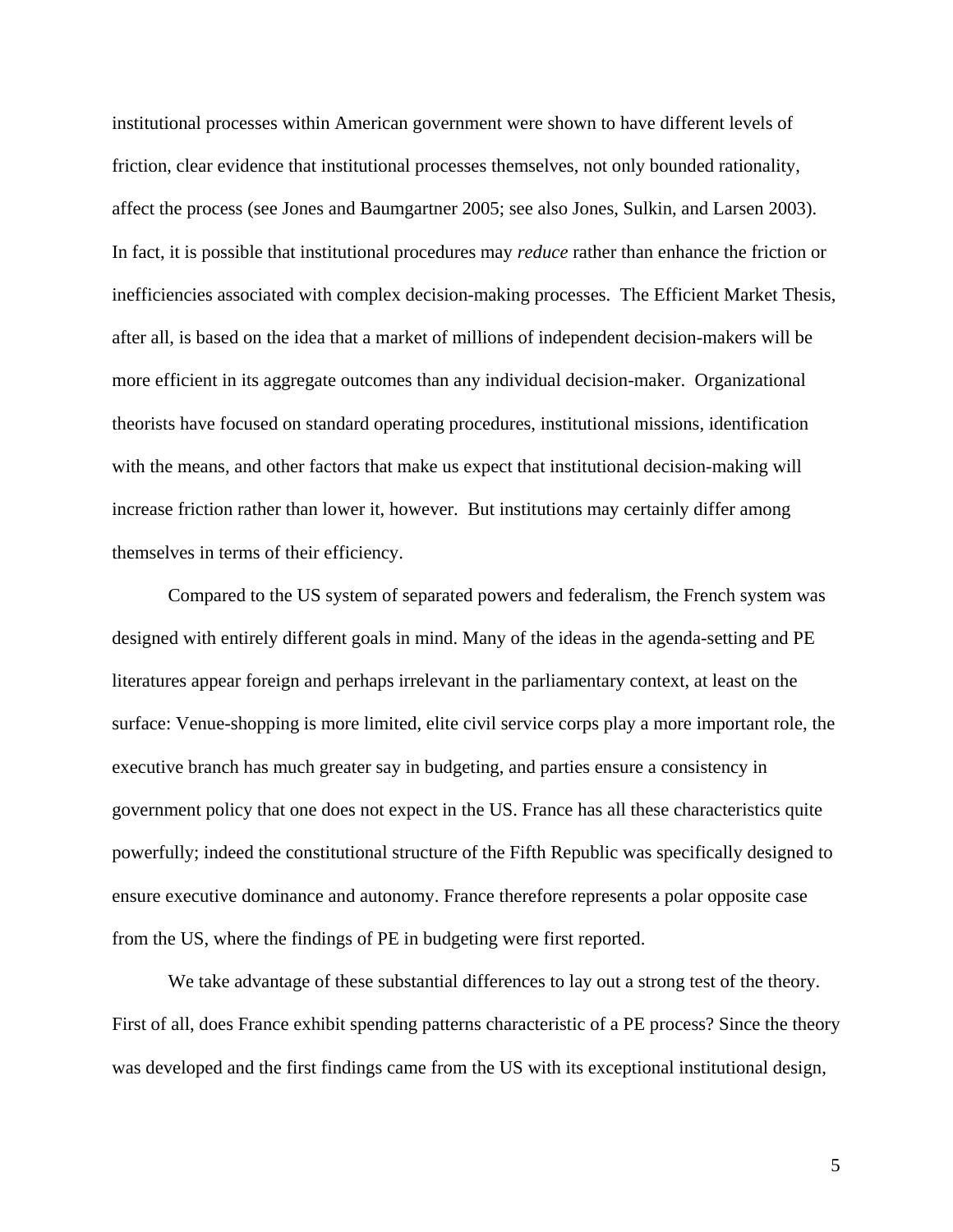there is no a priori reason why it must exist at all in another specific institutional framework such as that of France. Second, we take advantage of the many different data series we have that include an overview of almost 200 years of French history, a more detailed look at 130 years, and finally a more intensive scrutiny of the past 50 years, including analyses restricted only to the current Fifth Republic. If we find substantial differences across historical periods, by levels of aggregation, or if the French figures are systematically different from previous findings in the US, then we can investigate further the institutional differences that account for this variation. On the other hand, if our findings are consistent across datasets, then it means that bounded rationality, not institutional design, is the most important contributing factor.

Our findings are that French budgeting is extremely punctuated no matter where we look. Overall levels are on a par with those found in the US and high levels of friction are apparent in every historical period and at every level of aggregation. The findings provide powerful testimony to the generalizability of the PE finding and suggest that its most important driving force is the architecture of human cognition rather than any particular institutional feature of governments.

#### **Budgetary Incrementalism, Punctuated Equilibrium, and Empirical Analysis**

While the US and the French institutional structures and budgeting processes are starkly different, both systems must deal with an ever-changing mix of social, economic, political, and international issues constantly rising and falling in intensity at different rates. US congressional committees hold thousands of hearings each year on hundreds of different topics and executive branch officials simultaneously implement policies ranging from farm subsidies to large-scale war. Similarly French civil servants operate policies in hundreds of different areas covering the full range of activities from delivering the mail to space research and genomic mapping. There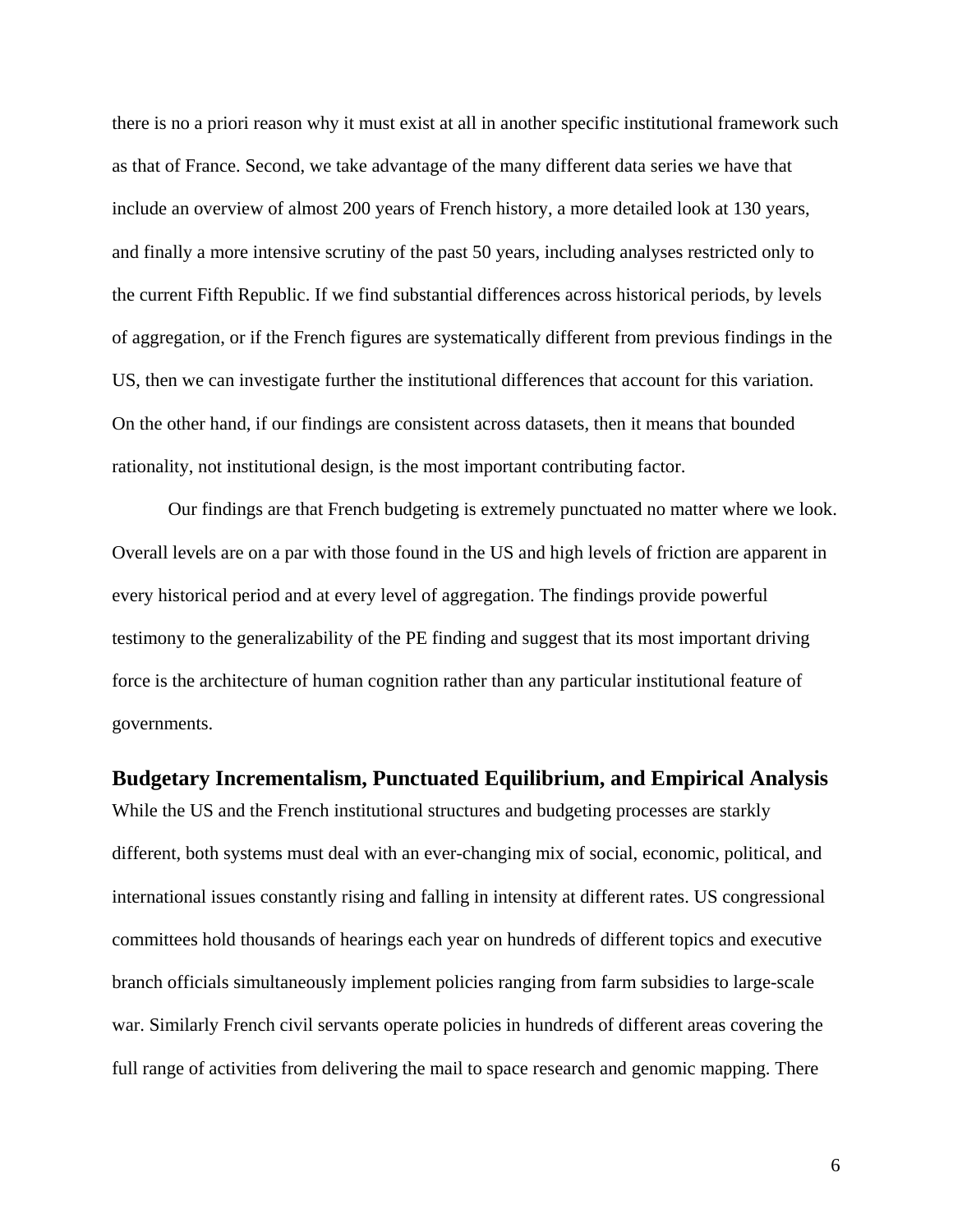are no simple gauges to tell decision-makers which problems are most severe, which concerns affect the public the most, or which have the greatest chance of being solved. Rather, in both systems, there are never-ending debates about these very questions. Jones and Baumgartner (2005) laid out the reasons why, through a process of "attention-shifting," we should expect individuals and governments alike, when dealing with such complex environments, to distribute their attention in fits and starts.

Most issues, most of the time, are treated within the realm of specialized policy communities and operate well below the "radar screen" of the political leadership. With little attention to them, policy at Time<sub>t</sub> is largely determined by adherence to the status quo, or the policy at that had been adopted  $Time_{t-1}$ . (This policy is itself, of course, often a simple reaffirmation of a previous policy, that of  $Time_{t-2}$ . But when major problems arise within that issue-area then higher level attention may be called for. The very emergence of the issue as a "new" problem (or a newly severe one) may imply that the previously chosen solutions did not work, or perhaps even that the previous understanding of the nature of the problem itself was faulty. Through these mechanisms, issues selected for attention are often the objects of significant changes in policy outputs but the vast bulk of issues at any given time are carried on with great deference to the status quo. Policy tomorrow may differ quite dramatically from the policy of yesterday in those few areas that pass a threshold of urgency and attention, but the vast bulk of the issues are simply carried forward with minimal adjustment from the previous period. This model of "hyper-incrementalism" combined with punctuations is at the heart of the Jones and Baumgartner model of PE. The model allows for very simple tests based on analyses of the entire distribution of changes in annual policy outputs such as budgets as we will do here.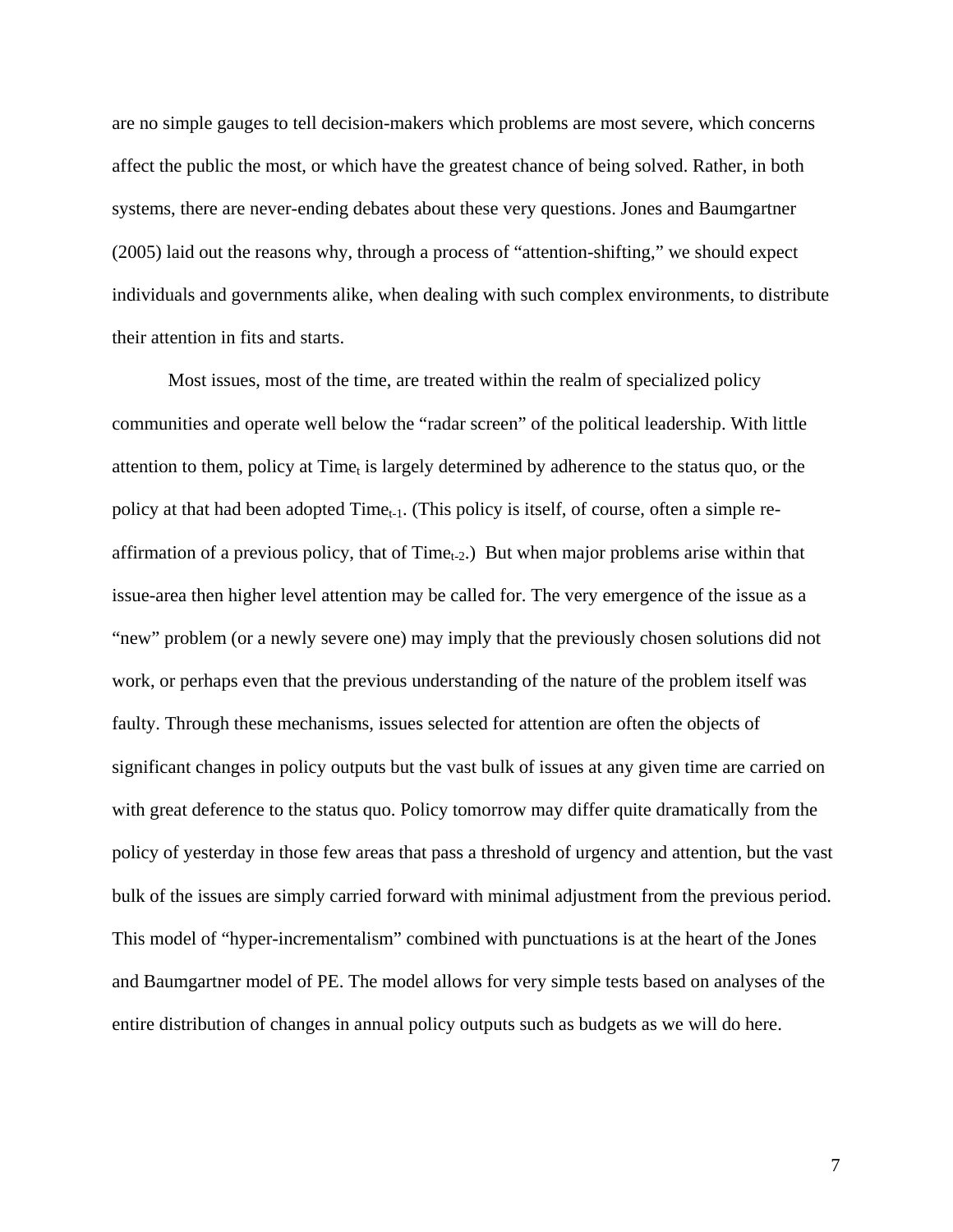Jones and Baumgartner laid out the reasons why, through the Central Limit Theorem, we would expect that the distribution of annual changes in the severity of thousands of social indicators affecting the government budget will be distributed Normally. Since there are thousands of economic, social, and stochastic inputs that affect government programs and no single process determines any more than a few of them together, their combination must mathematically be distributed Normally, at least in annual percent changes, as we analyze here. If changes in the severity of the social inputs are distributed Normally and government is reacting to these changes proportionately, then we should see a perfect illustration of incrementalism: Annual changes in budgets should also be Normally distributed. Following an individual series will who a random walk in time—policies are based on the status quo, adjusted by a random adjustment to the changing circumstances. Across all policy areas combined, the overall distribution of comprehensive rationality will be a Normal distribution.

If the decision-making process is characterized by significant institutional or cognitive friction, on the other hand, then the distribution of budget changes will not be Normal but will have a high kurtosis value, even if the underlying social inputs are Normal. This is because the decision-making process itself adds friction. Rather than responding proportionately to social inputs, the system under-responds to those inputs that are below a threshold, but over-responds to those that pass the threshold. Friction, based on cognitive processes or on institutional structure, creates disproportionate response and leads to a characteristic, highly peaked, distribution. So we have a very simple test that can be applied to any consistently-defined series of policy outputs.

## **Budgeting Processes in France**

We present data here on French budgeting back to 1820, a period during which French constitutional structures and budgetary procedures changed many times, sometimes violently.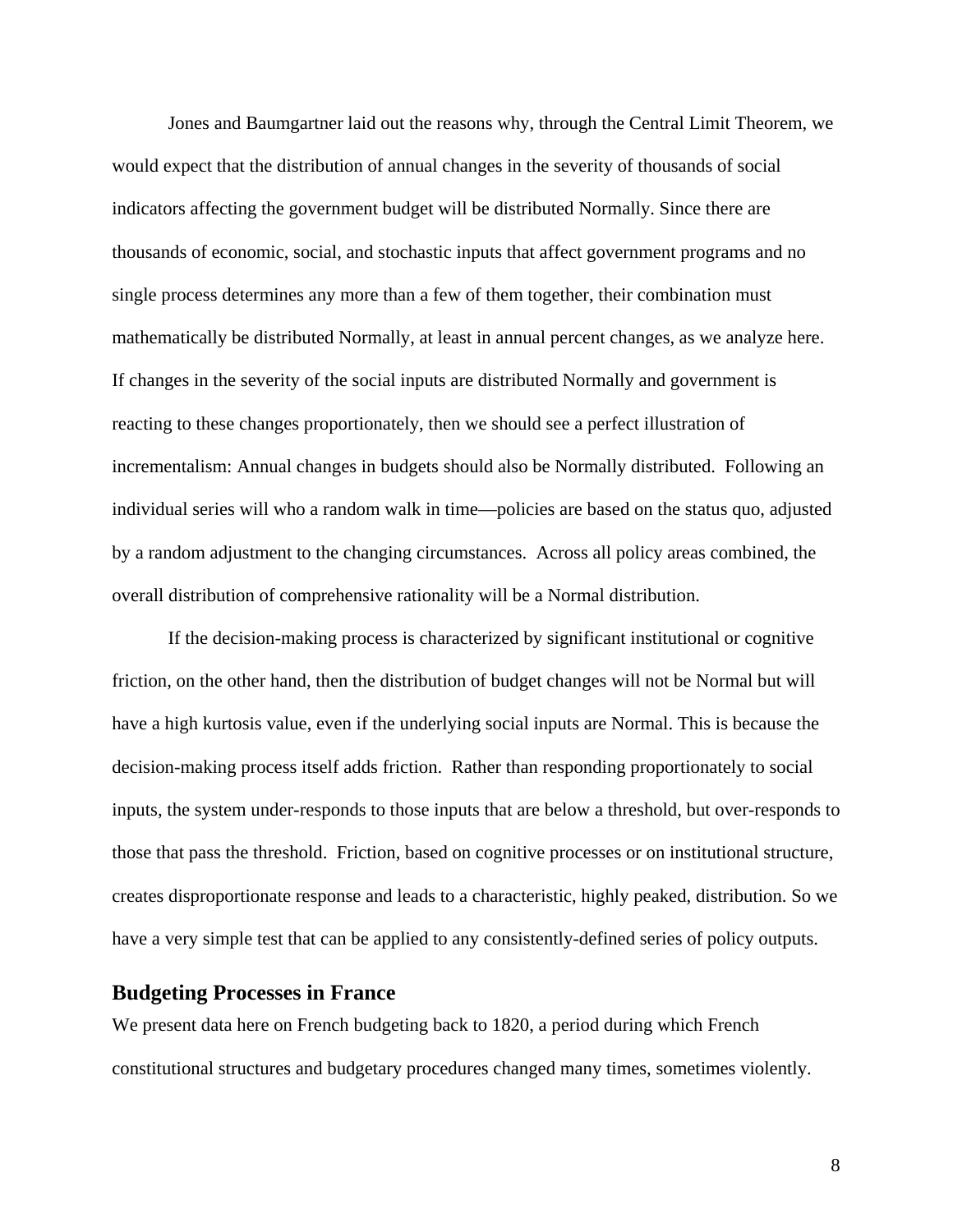Our data begin with the budgets of the *Restauration* period (1815–1830), and continue through the Monarchy of July (1831–1847), Second Empire (1851–1870), Third Republic (1871–1939), Vichy (1940–44), the Fourth Republic (1945–1958), and the Fifth Republic (1958–). The period includes several wars, foreign occupations, and a set of constitutional regimes ranging from Monarchy and Empire to parliamentary-centered democracy and the current executive-centered democratic system. We present more detailed information about specific ministerial budgets from 1868, also covering several different constitutional regimes. Finally, we show data on ten distinct ministerial series from the period after 1947. All data series stop in 2002, the most recent year for which they are available.

Over the period of our study, a wide range of constitutional and administrative procedures affected the budgetary process in France. These have varied substantially over time in response to constitutional regime changes as well as administrative reforms (for detailed descriptions of French budgetary processes see Adam, Ferrand, and Rioux 2003; Isaia and Spindler, 1986; Kott, 2004 ; Le Guen, Message, and Tessier, 1988; Sine 2006; Théret, 1995). Compared to the US, however, there is much more substantial centralized control of budgets by a single principal: The Minister of Finance acting on behalf of the Government. Nowhere is there the type of separation of powers or decentralized and complicated budgetary process as has been the norm in the US. On the other hand, the process of budgeting even in a centralized system is not straightforward. Complex trade-offs must routinely be made across hundreds of spending categories in reaction to thousands of shifting variables. There are many reasons to expect the French state, with its substantial autonomy, to be more efficient than the US state in making these complex trade-offs. After all, a single centralized actor has the authority to set the budget.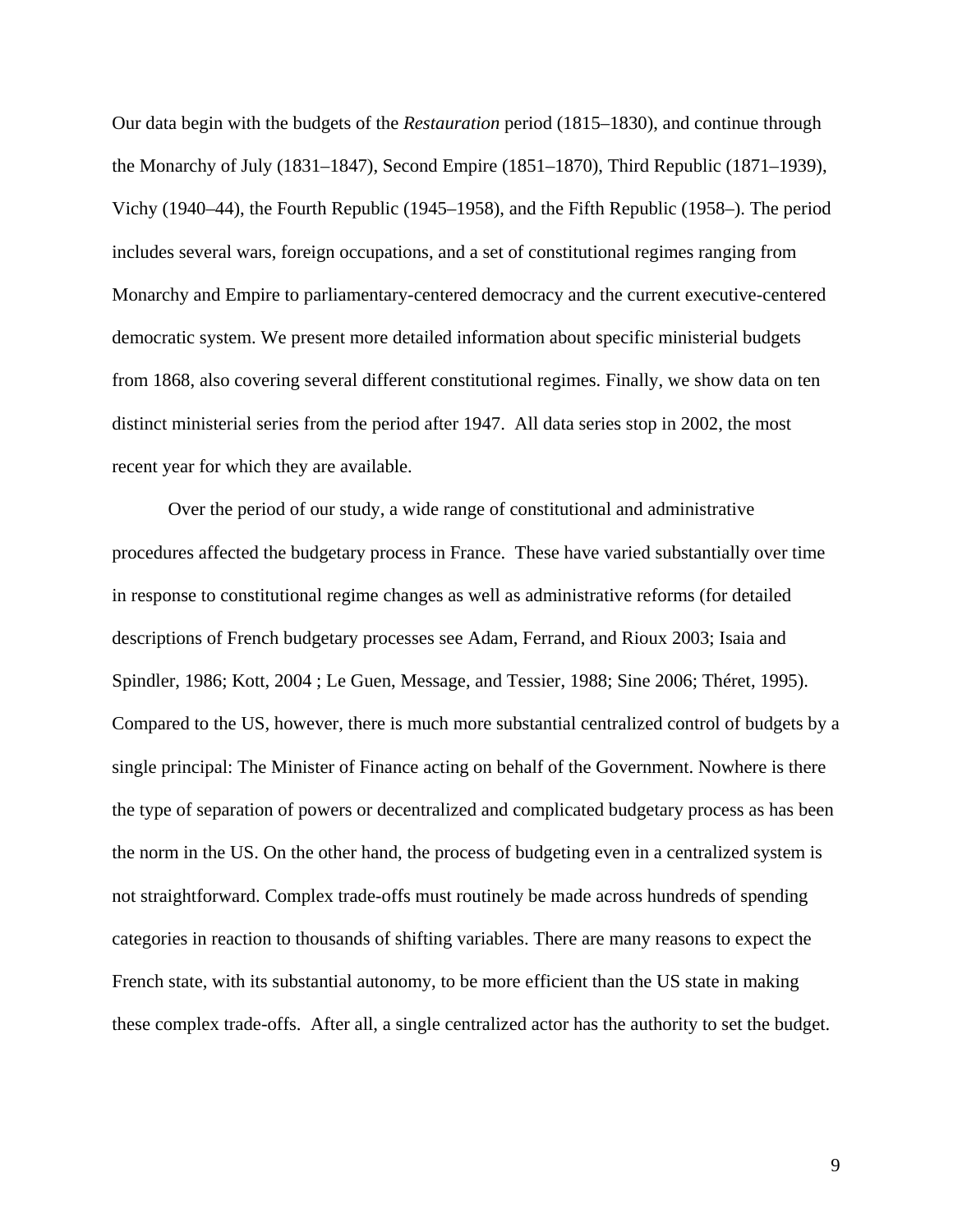In French parliamentary history, the control of public spending has been at the core of continuing struggles between the executive and legislative branches. The main challenge was to institutionalize the control of public spending, and in fact much of the historic struggle on this topic had nothing to do with Parliament, but rather concerned the autonomy of individual ministries to set their own spending levels, free from any central controls. Over time, they were subordinated first to the Ministry of Finance and at some times to the Parliament. In this evolving context of greater central control, even the place of local authorities (e.g., cities) was clarified only in 1892 (Third Republic) by a separation between national public spending and local spending financed through vertical transfers. Here we give a quick overview of the development of central control over budgeting matters.

#### *Budgeting before the Third Republic*

The long history of budgetary law and public finance shapes the relationships between legislative and executive branches of French State since 1789 (see Isaia and Spindler 1986). Before 1789, no budget was adopted and no Ministry was controlled in its spending choices. In 1812 the Parliament (*Assemblée Nationale*) gained new powers through the creation of a Finance Law which was regularly voted after the beginning of the fiscal year. In 1814, the Minister of Finance Le Baron Louis changed the budgetary process by delegating to the *Assemblée Nationale* some new principles of budgetary law. From this point the Government became responsible for preparing and executing the budget while the Parliament had powers of approval and oversight.

Even if there was constitutional authority for the Parliament to play an important role in the budgetary oversight as early as 1814, there remained powerful information asymmetries and few resources allowing the Parliament to play a serious role in the process. The *Cour des Comptes* (Court of Accounts) was created by Parliament in 1807, but it lacked great powers in the early years. Further limiting the role of the Parliament, the Government presented the entire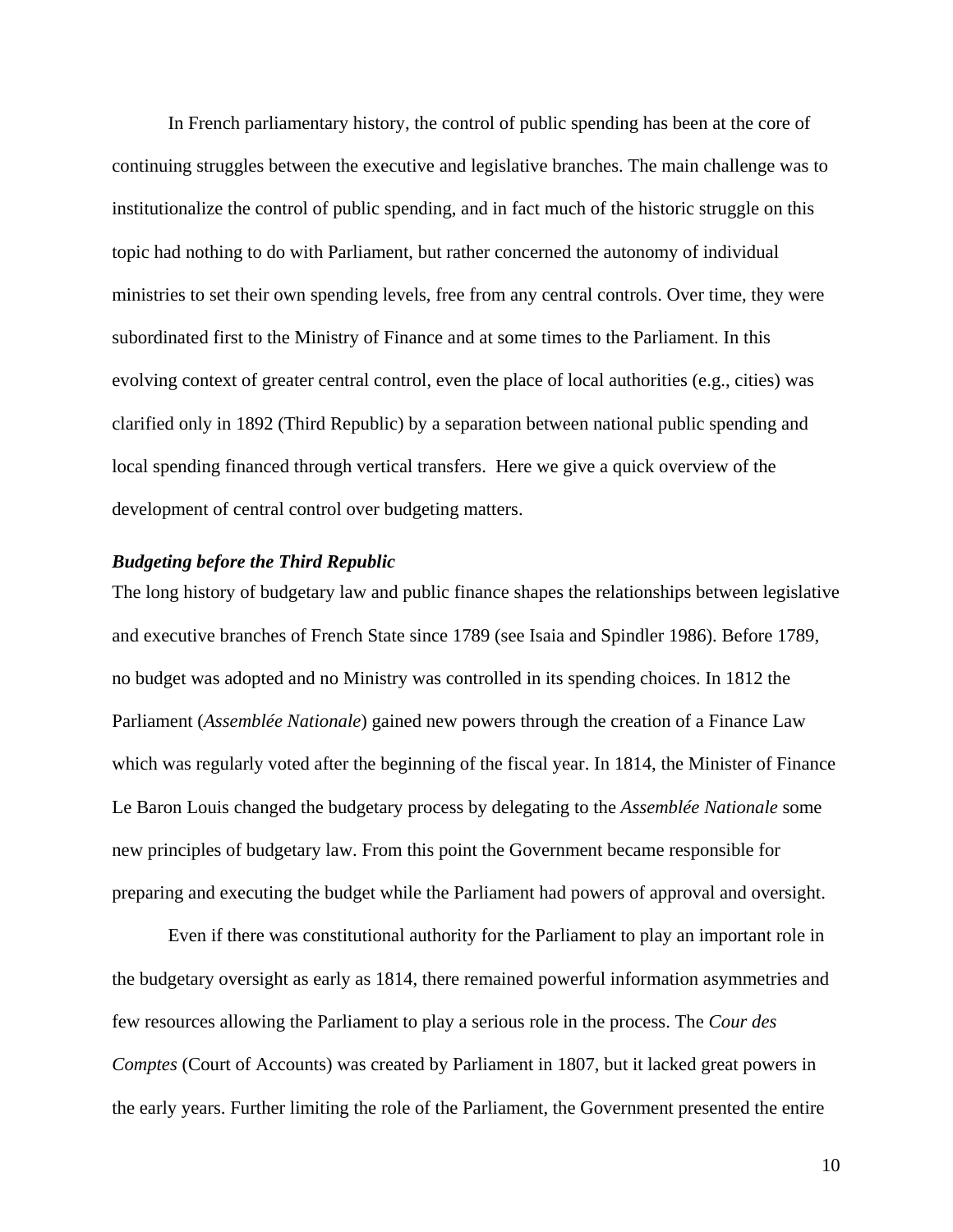state budget to Parliament at once, forcing a single vote on the entire document, in a process that lasted until 1817 (Cf. art. 151 of the Law of 25 March 1817). Beginning with the Monarchy of July in January 1831, the annual Finance Law was divided into multiple categories (more than 170 categories or chapters, including 338 subsections), with each one the object of a separate vote. During the Third Republic this system was continued and dramatically expanded. In 1900, there were 1,090 separate chapters in the budget; in 1959, approximately 4,000. During the Fifth Republic these numbers declined to "only" 800 separate chapters in 2005 (see Sine 2006). While a single vote deprived the Parliament of a significant role in the process, the multiplication of separate chapters of the budget led the Parliament to delegate discussion of it to a Finance Committee and to have votes on only the main chapter headings, a process that lasted until 2001. Thus, the budget debate was devolved mostly only to experts, not the entire Parliament.

We can summarize this situation by saying that from the *Restauration* period to the beginning of the Third Republic, the Government consistently dominated the Parliament in budgetary matters. Disputes within the Government were substantial, of course, both between the individual ministries which steadily lost power to the Ministry of Finance as well as between the civil bureaucracy (in peculiar the Ministry of Finance) and the military. During this period, including during the Monarchy of July as well as the Second Empire, various institutional reforms steadily enhanced the powers of the Parliament in this process, however. Indeed, the control of public spending, the ability to amend, the vote by subsections, *a posteriori* review of expenditures, and the political responsibility of government created ever-greater opportunities for the Parliament to play a more important role in budgetary politics over the decades<sup>[1](#page-22-0)</sup>. Thus, in spite of the substantial political instability and the rapid succession of so many regimes of widely differing character (15 regimes from 1789 to 1870), there was a steady progression of greater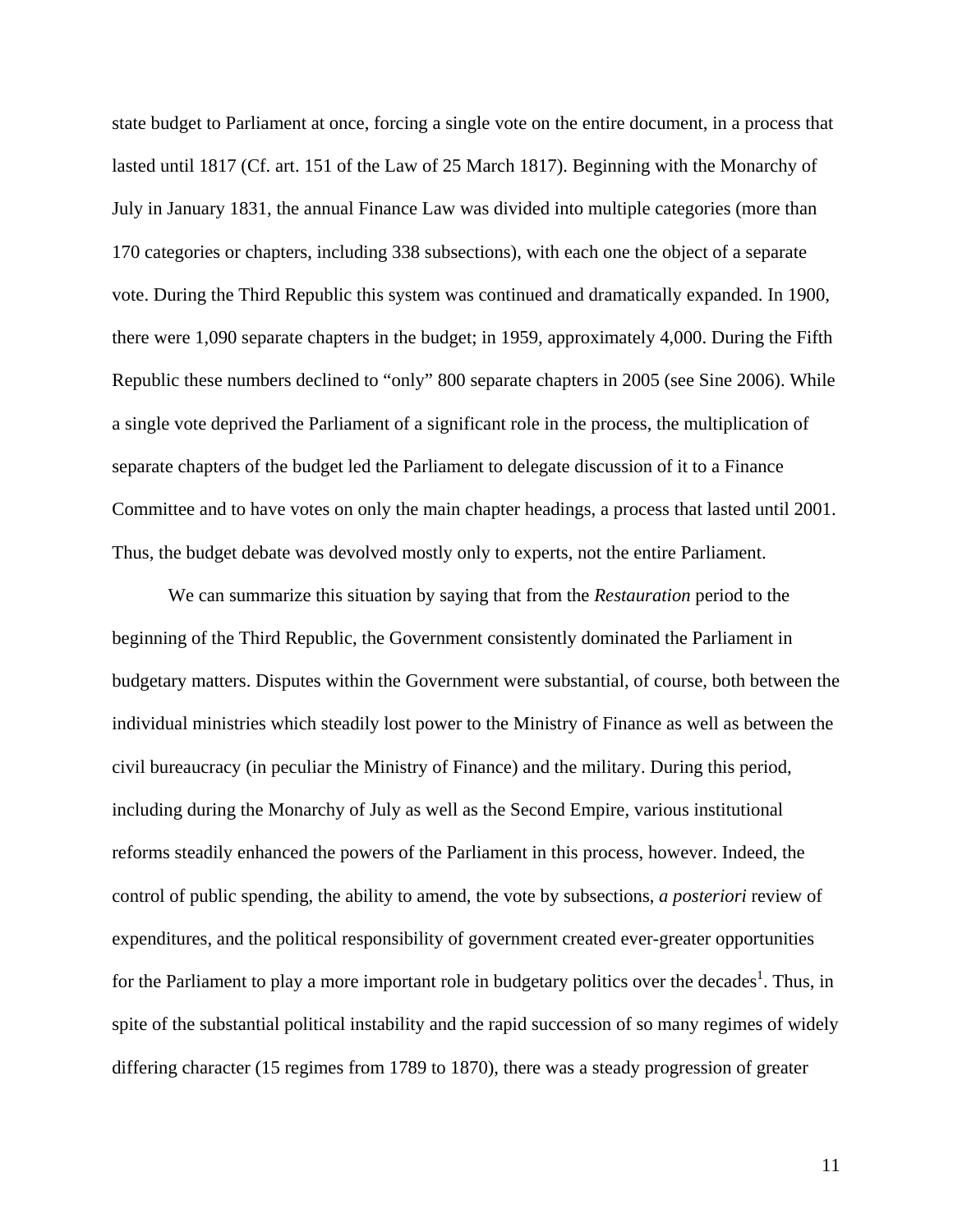central budgetary control (housed in the Ministry of Finance) followed by increased Parliamentary powers as well. The birth of the Third Republic would bring much greater political stability (69 years, by far the longest French constitutional regime), as well as further developments of the powers of the Parliament, leading paradoxically to the centralization of power by the Ministry of Finance.

#### *Budgeting during the Third and the Fourth Republics*

The birth of parliamentarism in the Third Republic reinforced substantially the role of Parliament as compared to the Government. This led to substantial fears within the Government and particularly the Ministry of Finance that MPs would play an opposition strategy and possibly not approve the Finance Law, grinding the state to a halt. The Government maintained powerful constitutional provisions preventing too much Parliamentary control; one example is the "*douzièmes provisoires*" (monthly continuing resolutions), short-term Finance Bills automatically enacted and allowing the executive branch to continue functioning (based on the Government's proposed budget) during any period during which the Parliament had not passed the Finance Law. (This constitutional technique was used ten times between 1920 and 1934, a period of substantial political turbulence). This constitutional guarantee for the government and its Ministry of Finance lasted until 1959 when it was replaced by the constitutional period of parliamentary vote limited to 40 days, at which point the Government's proposal becomes the Finance Law if the Parliament has not passed it. To this day, in other words, the French executive enjoys constitutional powers unlike anything imaginable in the US.

During the Fourth Republic, the Ministry of Finance was opposed to some parliamentary initiatives that allowed the Finance Committee to propose its own budget bill. Indeed, the annual Finance Law became the object of much of the political struggle during this time, with many Chairmen of the Parliamentary Finance Committee seeing the destabilization of the government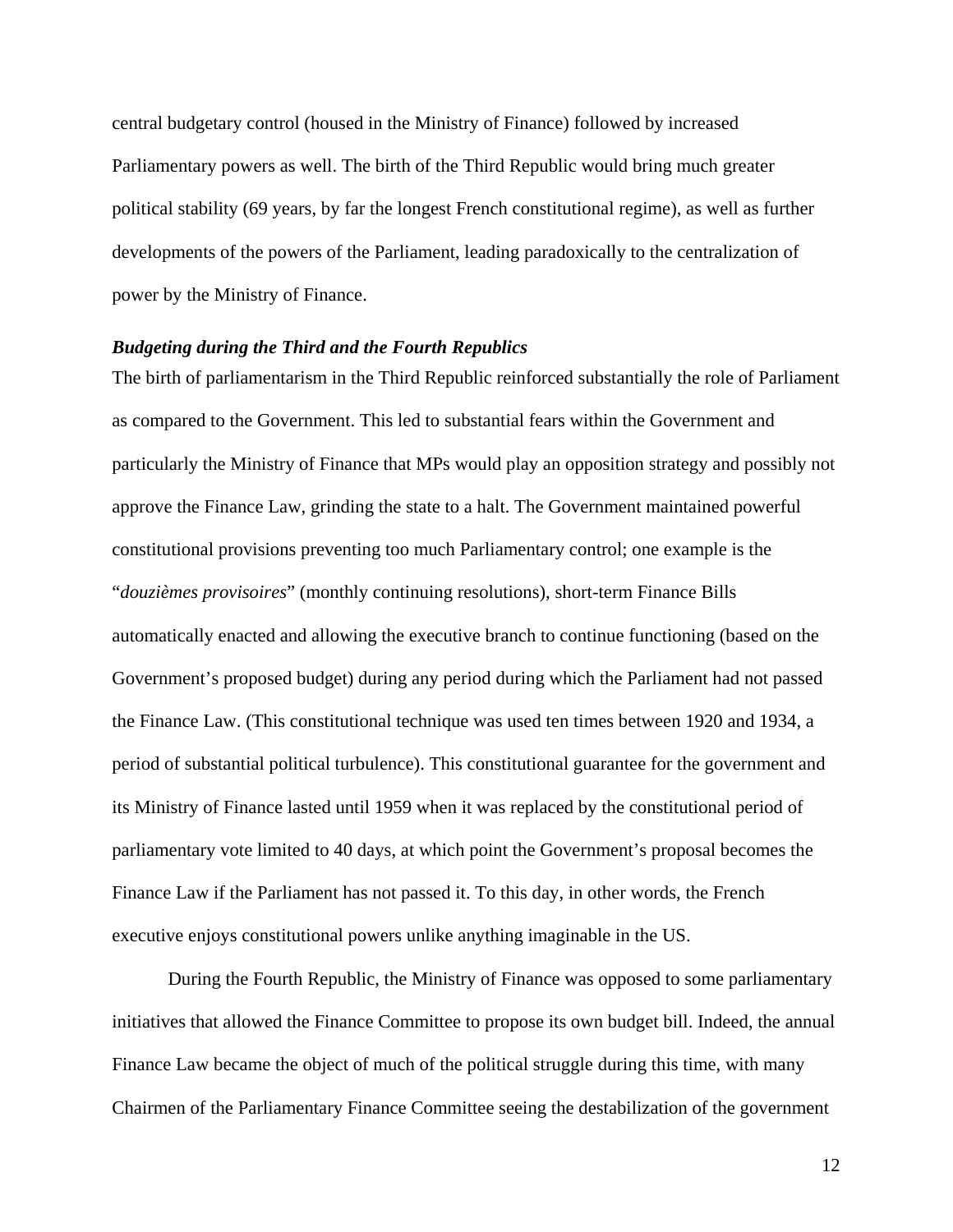as their best possible route to being named Minister of Finance after the next cabinet reshuffling (and this often occurred). To put an end to these conflicts, the Fourth Republic saw some extraordinary circumstances where for example the Prime Minister served simultaneously as Minister of Finance (Henri Queuille in 1948, Edgar Faure in 1952; Raymond Barre also did this in the Fifth Republic from 1976 to 1978).

During both the Third and Fourth Republics budgetary debates in Parliament were often vociferous. Even if cabinets showed greater stability during the Third Republic than in the Fourth, the budget forced the Government to negotiate with the Parliamentary Groups. These debates were often not conclusive and it was common for the Finance Law not to be passed or for only as little of 3 to 5 percent of the budgetary credits to be allocated before the end of the prescribed period for Parliamentary debate. Continuing resolutions were the norm and debate often focused only on new marginal allocations and not the "stock" of credits from previous years (95 to 97 per cent of annual budget) (see Sine 2006, 110). This provides some explanation for budgetary drift leading only to incremental adjustments in the budget as parliamentary agreements were difficult to forge. As we will see below, these characteristics also introduce substantial friction into the process even though the Government maintains much more power in these negotiations than in the US.

#### *Budgeting in the Fifth Republic*

Under the Fifth Republic, budgetary procedures have included the distinction between initial public allocations (*crédits initiaux*) and actual public spending (*dépenses réelles*). Each year during the budgetary debate in October, the government announces the size of budget to be voted by the Parliament. In this face-to-face, the main actor is the Minister of Finance who attempts to convince MPs about the budget choices and the credibility of such choices. But once enacted, the budget may stray from the initial level because of macroeconomic changes, prediction errors,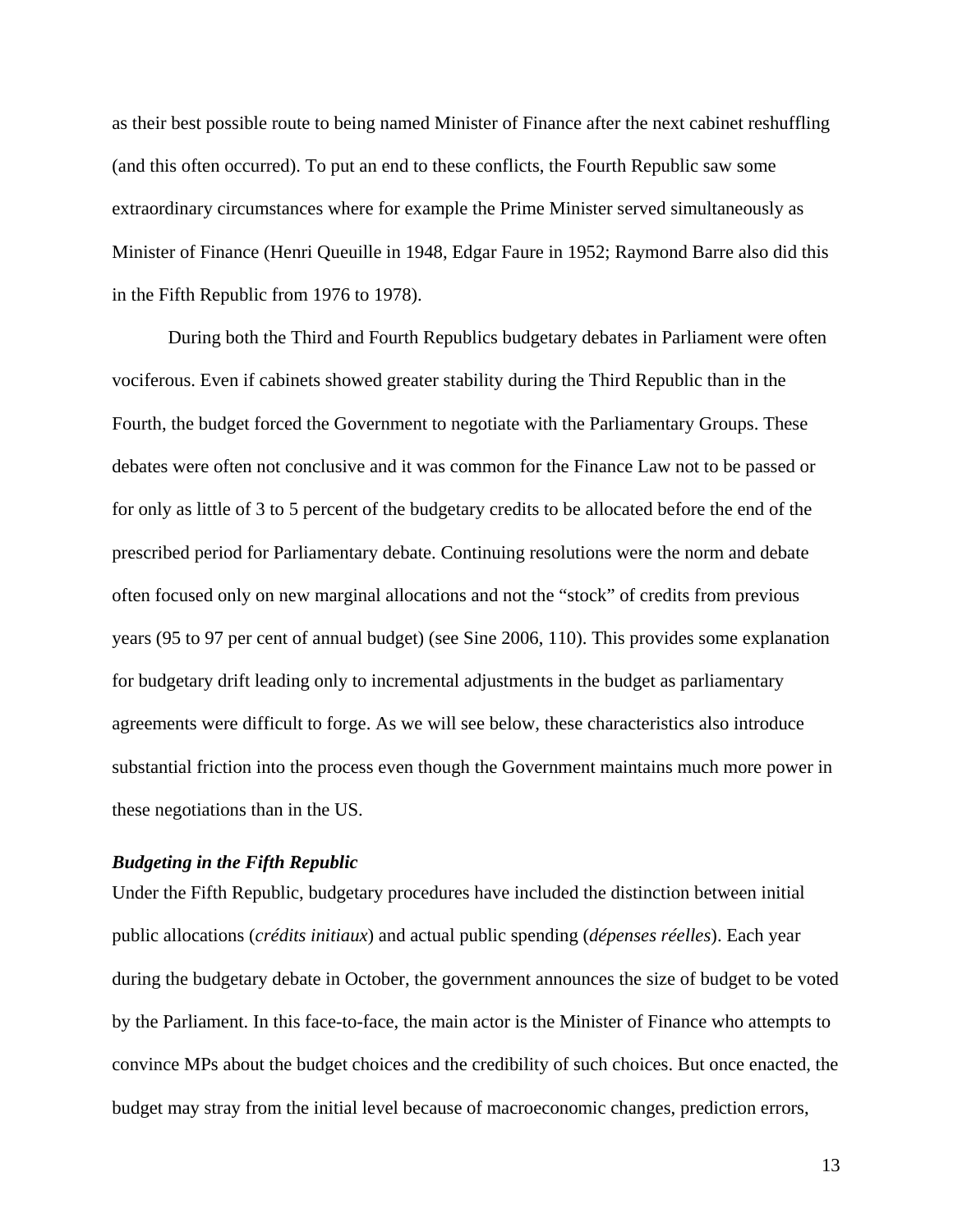executive branch preferences, and other reasons. Within the executive branch, the Minister of Finance acts as a final decision-maker and single most powerful budgetary player. Kott (2004) describes in a detailed manner how the Ministry of Finance has succeeded in concentrating financial expertise as a strategic asset to negotiate not only with the Parliament but with other Ministries. The process is largely controlled by the Finance Ministry.

Substantial negotiations characterize the French budgetary process, first between the individual Ministries and the Ministry of Finance. Second, the Government knows that the budget is likely to be passed because by definition it enjoys a parliamentary majority (typically a large one because of the two-ballot electoral system used in the Fifth Republic as opposed to proportional representation used in the Third and Fourth Republics). The role of the Ministry of Finance has been further enhanced through recent European Union macroeconomic constraints that authorize the Ministry itself to make substantial budgetary cuts in order to meet EU-imposed requirements for overall state spending. Finally, no Prime Minister can accept the political cost of a failed Finance Law, and, for reasons laid out below, they typically do not have to.

The Fifth Republic is a presidential regime and its budgeting process is very concentrated. Whereas budgeting in the US is a complex negotiation between executive agencies, the Office of Management and Budget (OMB), the President, and various congressional committees, the process is much simpler in France.<sup>[2](#page-22-1)</sup> The current constitution distinguishes two steps in the budgeting process: The preparation and the vote. The executive branch controls the first stage completely, and it dominates the second stage as well. Indeed, Article 40 of the 1958 French constitution restricts the power of the Parliament: "*Bills and amendments introduced by members of Parliament* (MPs) *shall not be considered when their adoption would have as a consequence either a diminution of public revenues, or the creation or*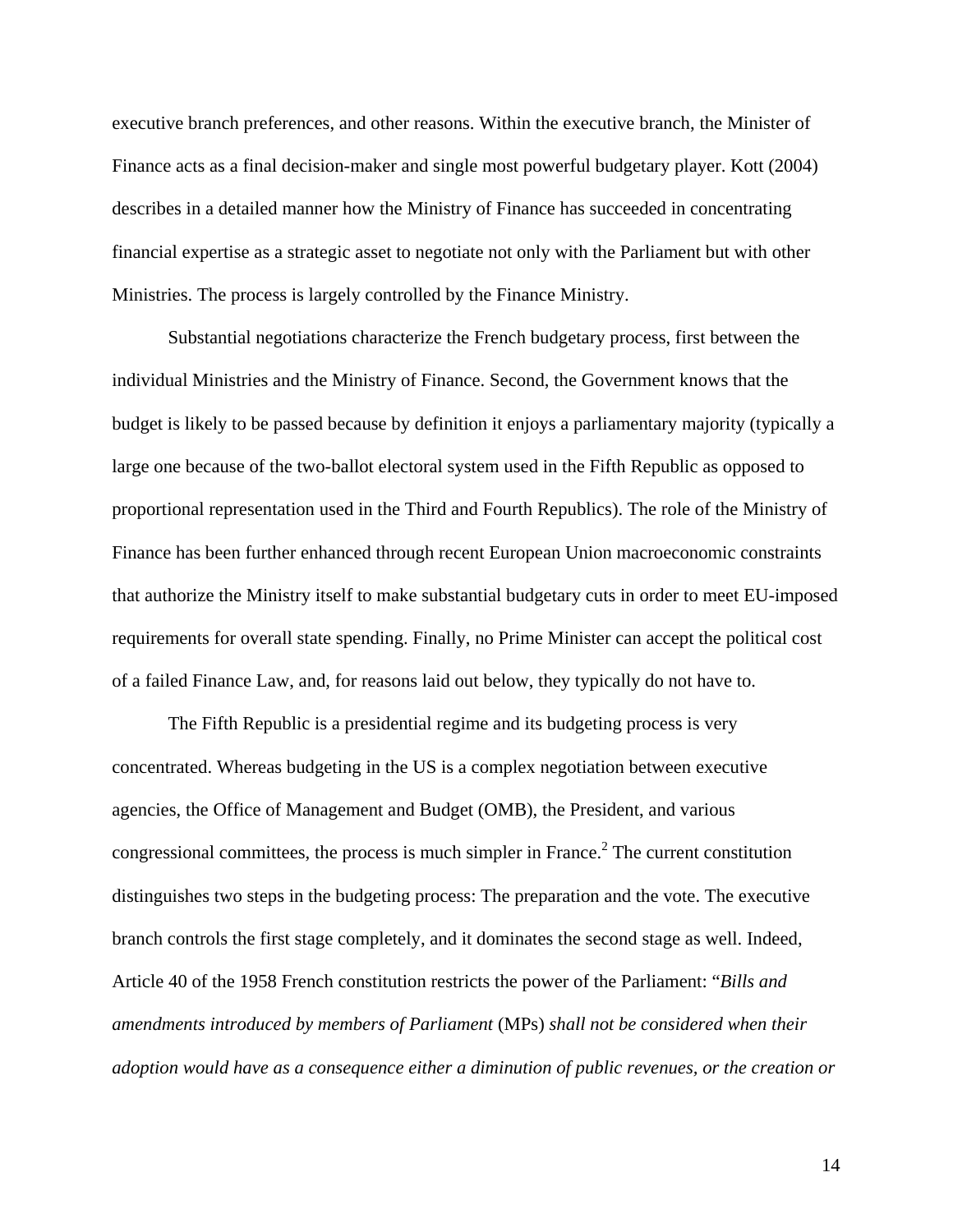*increase of public expenditures*." Moreover, the MPs or the parliamentary committees are not involved in the first stage which is a negotiation between the ministers and the minister of finance, the Prime Minister taking the final decision in the event of dissension. This process is specifically designed to reduce the role of MPs in the budgetary process. And since the government has always the majority in the Parliament, it controls strictly the legislative agenda of the MPs. Hence the changes introduced by Parliament during the budgeting process tend to be minute, as the executive branch can decide whether to accept or rule out of order any proposal having an effect either to reduce tax receipts or increase levels of public expenditure (that is, virtually everything a member of Parliament might want to consider). Moreover, removing the legislature from the process means that a single bureaucratic entity plays a significant role in public-decision making. Finally, there is only one principal in the French system—the Prime Minister. By contrast, in the US, by design, there are competing principals.

That does not mean that the process is transparent or perfectly efficient in France. Rather, the debates are simply transferred to the executive branch. The preparation of the annual budget is a fundamental concern to each minister, the Minister of Finance, the Prime Minister and the President. The process starts with a review of economic forecasts from the Budget Minister, focusing on expected tax revenues based on economic projections and current tax law. These fiscal issues are discussed inside the cabinet. Based on these discussions, the Prime Minister sends to each minister a "guidance letter" (*lettre de cadrage*), based on which the minister makes his initial budget request. These initial budget requests are then the object of discussion between the individual ministers and the Minister of Budget, with the Prime Minister and possibly the President making the final decisions. In fact, no matter what the limited role may be of the Parliament, the French Prime Minister still must arbitrate among the competing and often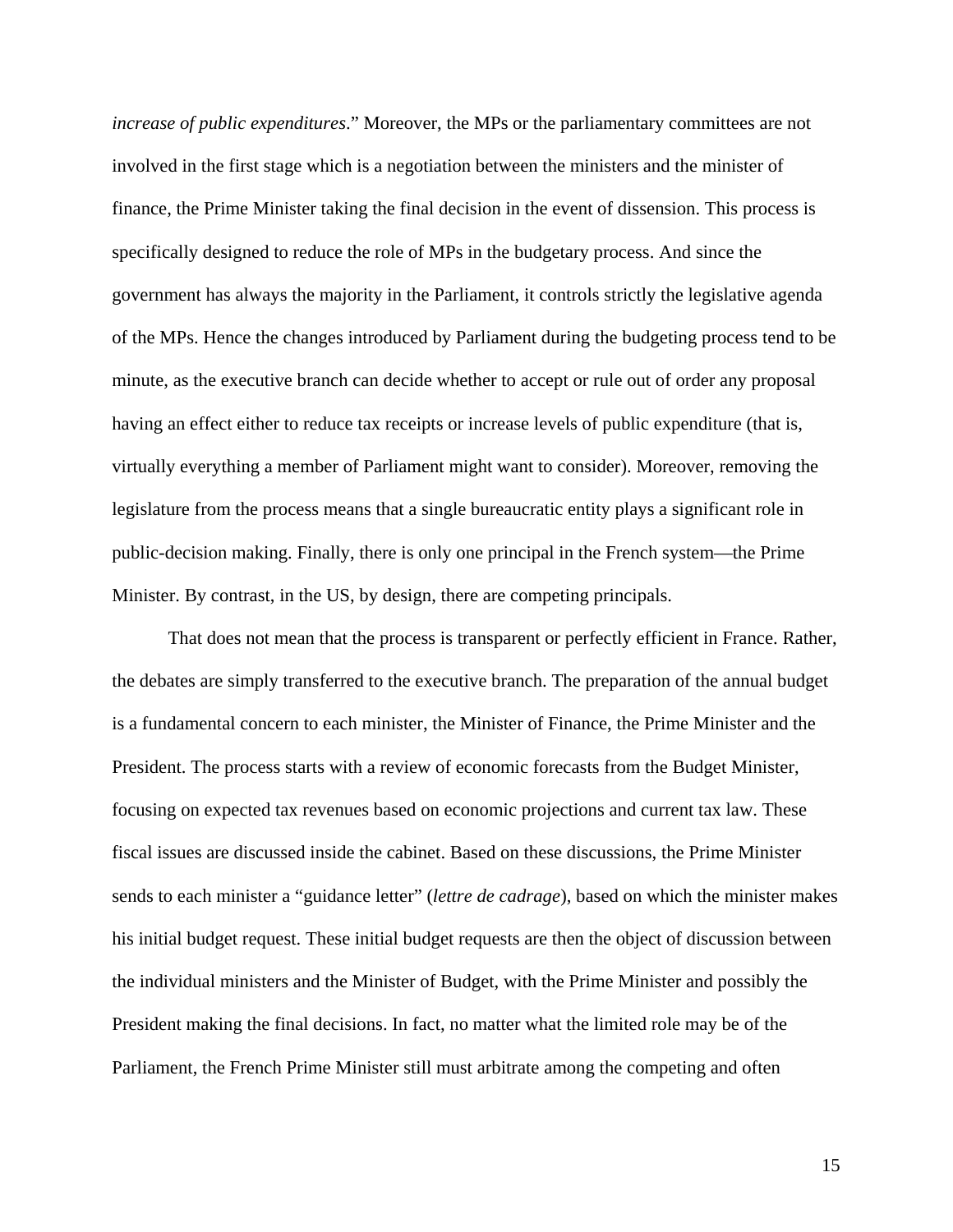incommensurate demands of thousands of programs within the purview of the various executive Ministries, just as the OMB does in the United States. After this arbitration, the Prime Minister sends to each minister a "ceiling letter" (*lettre de plafond*) indicating the total amount they are authorized to request. From this date, ministers negotiate the distribution of the funds inside their ministries, which are overseen and verified by the Budget Minister. The final version of the budget document is adopted in the Cabinet (*conseil des ministres*).

The results of this executive-centered process are that the Prime Minister always maintains ultimate authority over his ministers, the Budget Minister and the Parliament. A single principal with great autonomy monopolizes the budgetary process. Moreover, the capacity of the ministers is weakened by the fact that a great part of their budget is unspent obligations carried forward from previous years (*services votés*) or is taken up in personnel costs (e.g, the pay of civil servants). The Prime Minister maintains substantial control over the available budgetary margin of maneuver. All in all, then, it is clear that in spite of long-term trends towards greater parliamentary control over the past two centuries, the most important feature of French budgeting is the strong centralized control in the hands of the Prime Minister and his Ministers of Budget and Finance. The current process in France is as centrally controlled as it seems possible to imagine in a democracy.

## **Data and Results**

We present three different series of budgetary data: Overall state spending since 1820; ministerial-level spending since 1868; and a more detailed ministerial series starting in 1947. All series stop in 2002, the most recent year available. Data come from official sources as indicated in our appendix, and all have been adjusted for inflation and to delete any calculations of annual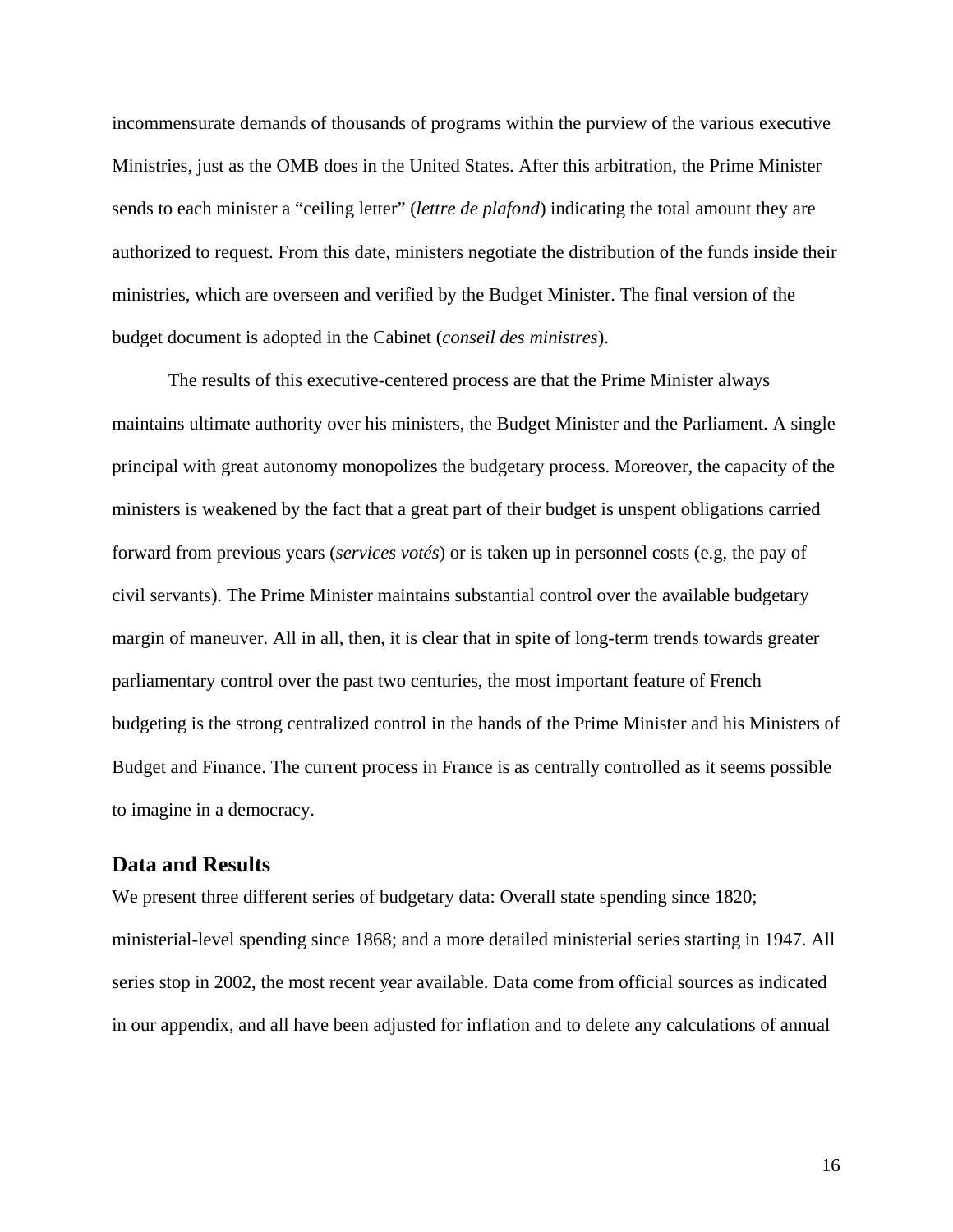changes in years in which substantial accounting or classification changes occurred. Figure 1 shows overall state spending in France since 1820 as well as the percent annual change.

#### (Insert Figure 1 about here)

Using inflation-adjusted (2002) French Francs, the dark line in Figure 1 documents movement from a total state budget in 1820 of 14.6 Million Francs to a final figure of 1.684 Billion Francs: Growth by a factor of 115 over the period. Of course, crises such as the two World Wars are plainly evident in the graph, as is the dramatic rise in spending in the post-1950 period. The lighter line in the Figure shows annual percentage changes in spending. Here we see periods of substantial volatility in spending associated with major conflicts, a period of great budgetary stability (and little growth) between the Franco-Prussian War and the build-up to World War I, and a substantial decline in variability after the beginning of the Fifth Republic. Wars and constitutional instability clearly make their marks, and this is no surprise. We can also see a great decline in annual variation in spending after 1950; state spending is considerably less volatile since then compared to previous historical periods, when it was not unheard of for the entire budget to grow or to contract by over 50 percent. Such huge shifts no longer occur, a finding similar to what Baumgartner and Jones have discovered in the US. Volatility in France was very high right up until this period, however, and the figure shows a 70 percent increase in state spending in 1950, in the thick of post-war reconstruction efforts.<sup>[3](#page-22-2)</sup>

We are interested in the distribution of the sizes of annual percentage changes. The theory calls for a simple comparison of a frequency distribution of annual percentage changes to compare it with a Normal distribution. Given the obvious importance of war and constitutional instability in France, we also want to be certain that whatever dramatic budgetary shifts we do observe are not solely related to these causes, and we do so below. Figure 2 presents the same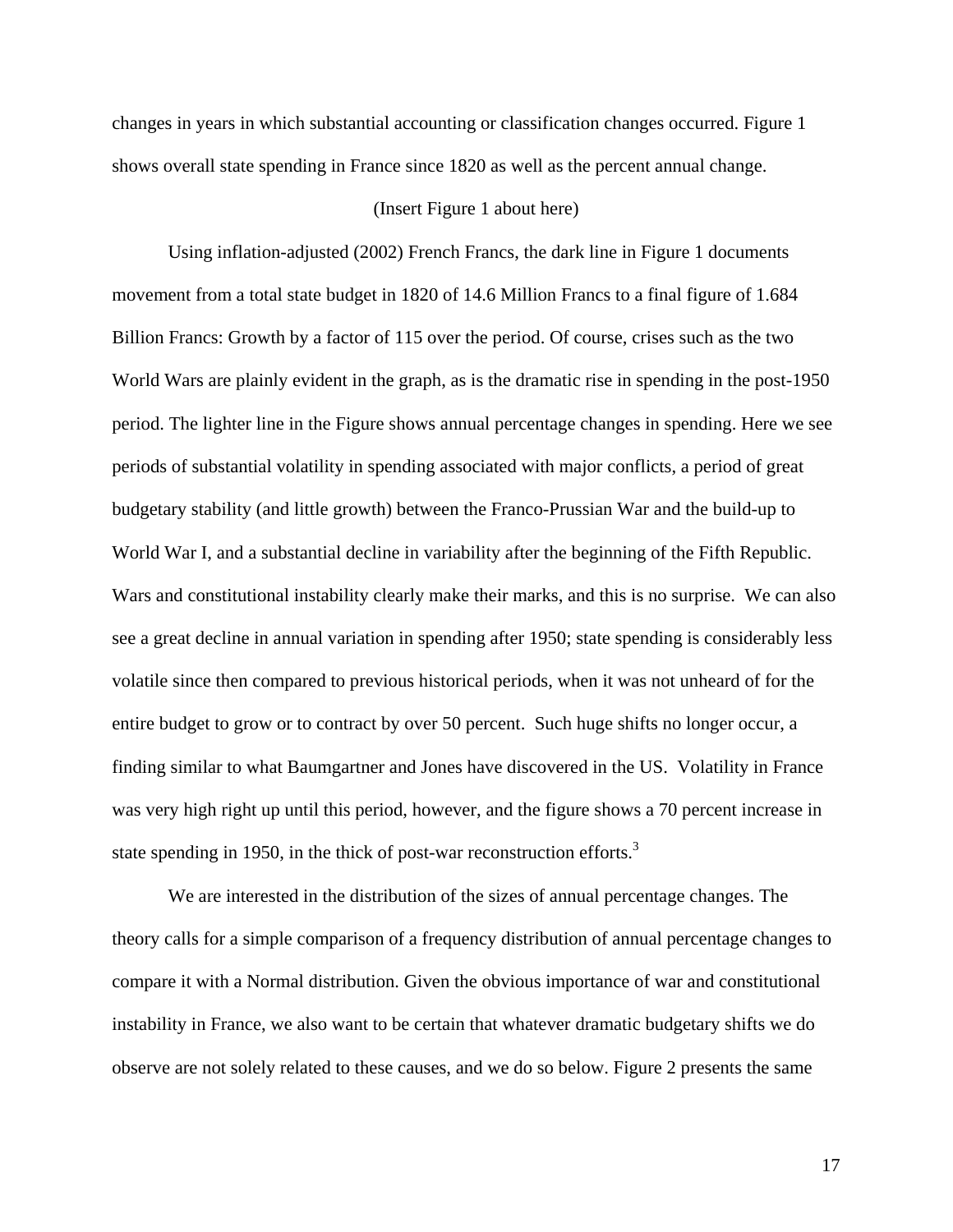data as in Figure 1 as a frequency distribution, showing the number of cases with change within each size range, from a decline of 50 percent to an increase of 100 or more.

#### (Insert Figure 2 about here)

Figure 2 makes clear that French state growth has been highly punctuated over time. The huge central peak of the distribution documents the large proportion of total changes in the range of -10 to +10 percent, and the comparison with the overlaid Normal curve is obvious. Compared to the Normal, there are more cases in the peak, fewer in the "shoulders," and many more outliers. We can provide more evidence about the PE nature of budgeting in France by looking in more detail at individual ministerial series, though these are not available for as many years. We were able to gather detailed ministerial-level spending data for ten different ministries, as described in Table 1. We have seven series beginning in or around 1868 and ten series for the post-1947 period.

#### (Insert Table 1 about here)

We have been careful to adjust these series for the inevitable problems of shifting ministerial portfolios including in our calculations only those annual changes based on the identical baseline; that is, we deleted cases where substantial reorganizations of ministerial boundaries occurred (Table 2, below, provides details on this). We can confidently compare budgetary changes for the remaining data to see if these detailed series present a similar pattern to that shown in Figure 2. Figure 3 shows that indeed they do.

#### (Insert Figure 3 about here)

Figure 3 presents over 1,000 observations of spending changes and again makes clear the high kurtosis level of these data: They are clearly very different from Normal.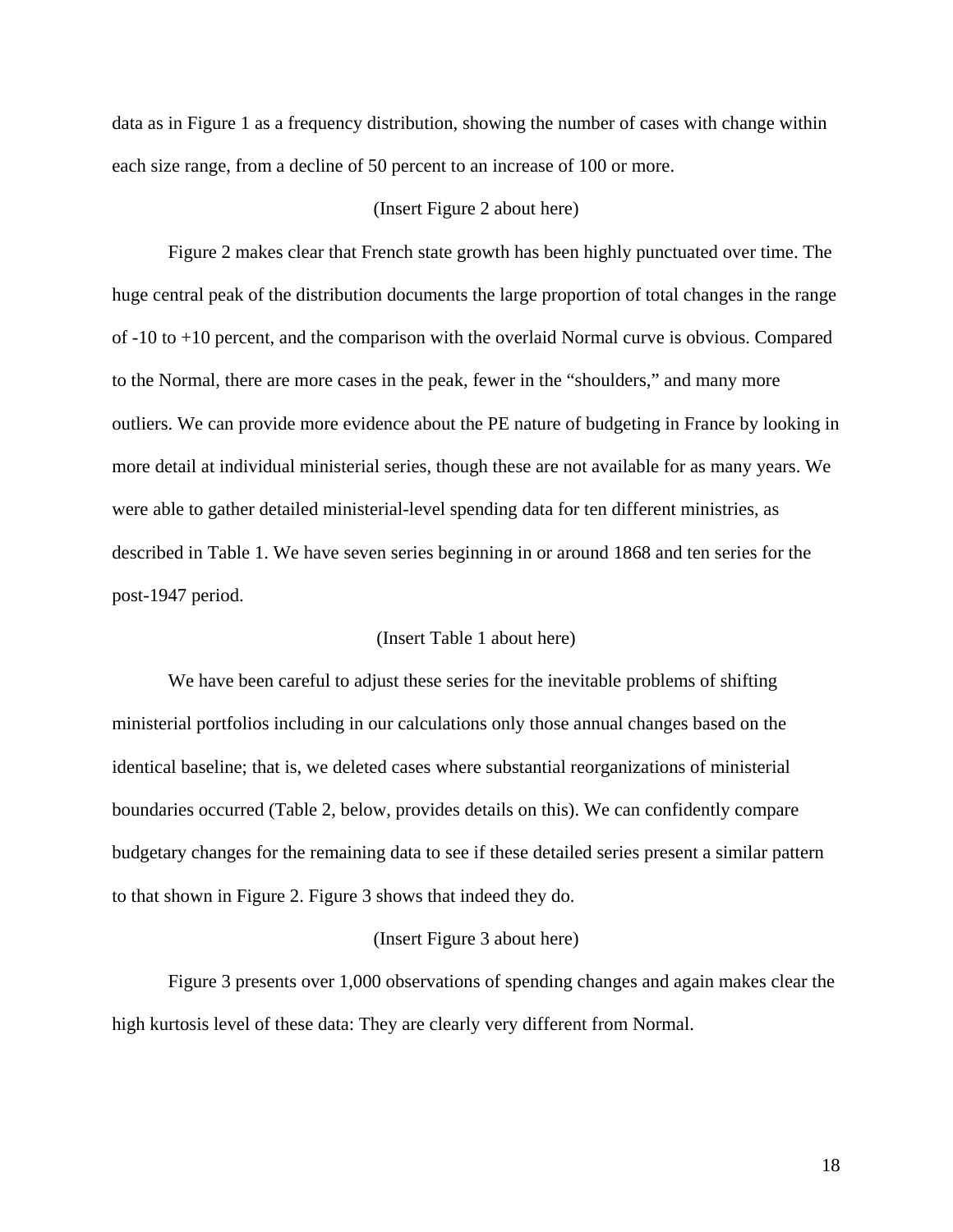Together, the data we have presented make clear that French budgets are highly punctuated. Figure 1 may make one wonder, however, if perhaps those large changes occurred only during times of war or instability. If this were the case then the theory would not be supported because the causes of punctuations would be stochastic shocks rather than the normal functioning of government procedures and cognitive architectures as Jones and Baumgartner (2005) suppose. Table 2 shows a statistical summary of the data presented in Figures 2 and 3 for the entire period, excluding the war years, and for the periods associated with different constitutional regimes.

#### (Insert Table 2 about here)

Table 2 shows some large differences in budgeting patterns across the different series we have explored, but each and every series exhibits substantial kurtosis. As was clear from Figures 2 and 3, each of the distributions differs systematically from the Normal curve (which would have a kurtosis value of 3). Overall state spending from 1820 shows a kurtosis of almost 15, a value which declines only to 14 when we exclude the years associated with the Franco-Prussian War, World War I, and World War II. Each of the other series shows kurtosis values ranging from 20 to over 700, though there are sometimes substantial differences between them.

US kurtosis values reported by Jones and Baumgartner (2005, 182) were approximately 60 for the overall state budget from 1800 to 1994 and 85 for a dataset consisting of 62 categories of spending from 1947 to 1996. Breunig (2006) shows L-K scores of .37 for the United Kingdom, .42 for Germany, .47 for Denmark, and .49 for the US. French budgetary data are clearly within the range of these other studies (even slightly more highly punctuated, if anything, compared to these other values). No country, it seems, approaches Normality in the distribution of changes in its spending priorities over time.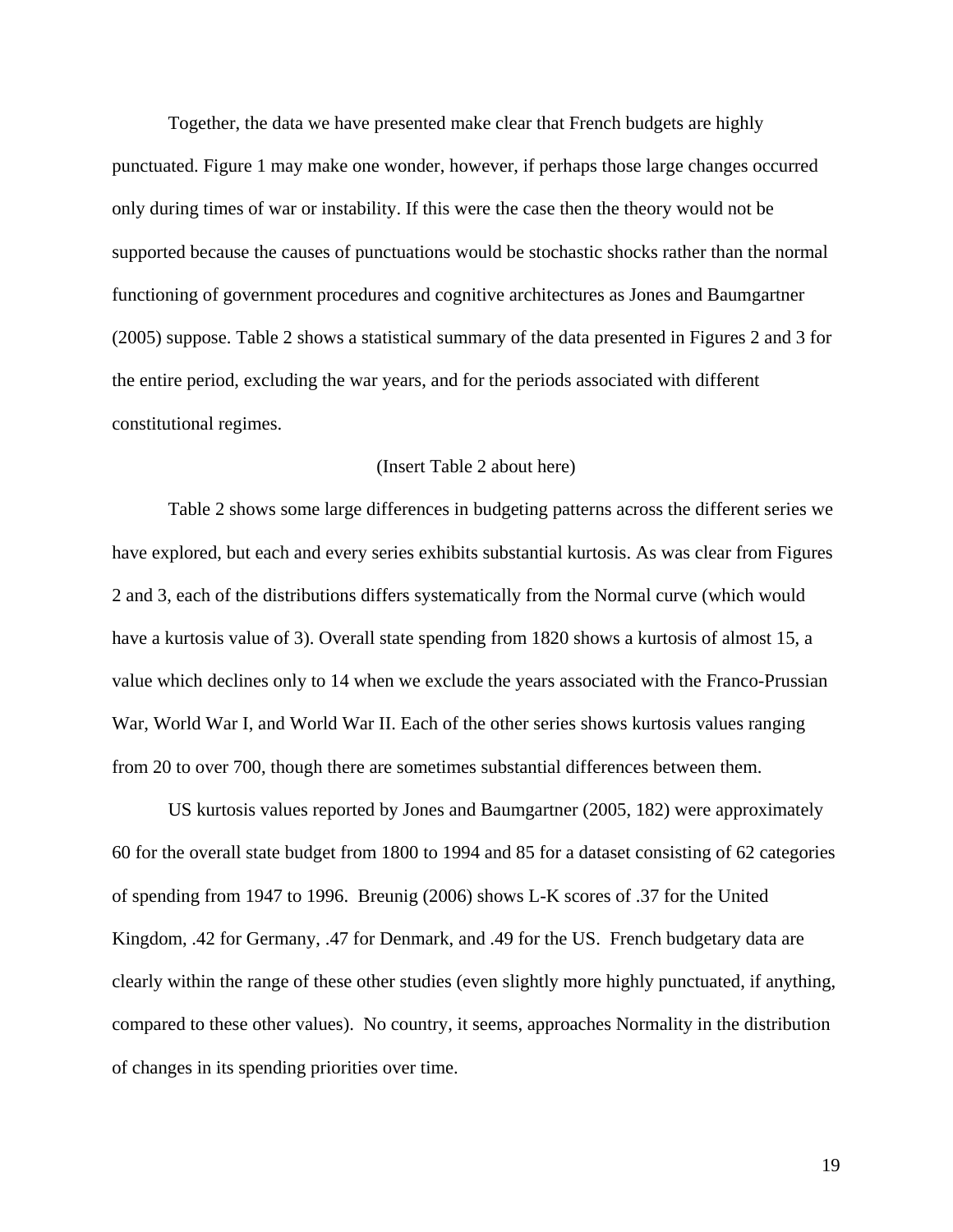Two points bear mention in discussing these values. First, wars have obvious effects on budgets, and one need have no complicated theory of bounded rationality or of institutional friction to understand the impact of a major world conflict. This is why we test the robustness of our findings by deleting the war years. This shows that wars do, indeed, inflate the L-K scores slightly, as one would expect. However, the values for French budgets even excluding the war years remain substantial. One cannot attribute the friction we observe in French budgeting to wars; there are internal mechanisms as well.

The second point to consider is that there is substantial variation in levels of punctuation across the countries and distributions we have considered. France and the US do not have *exactly* the same L-K scores. German, UK, Danish, and American results presented by Breunig also show differences (and his analysis also shows deviations over time in each country). Different periods in French history exhibit different levels of kurtosis as well. The case of the French Fifth Republic is particularly interesting. This is the constitutional regime which has the greatest concentration of powers in the hands of the central executive branch authorities. The Minister of Finance, working on behalf of the Prime Minister and the President, can set budgets with minimal parliamentary involvement compared to previous constitutional regimes.

On the other hand, French society is more complex than it was during the Third Republic. Government programs are more diverse, extending into a greater range of activities from housing to transportation, health care, economic management, and foreign and defense affairs. While the centralization of budgetary control should *reduce* institutional friction, since administrative actors have the sole control of budgetary mechanisms, the increased complexity of governmental programs would have the effect of *increasing* cognitive friction, as it is harder to maintain proportionate response to an ever-increasing number of variables. Of course, there is another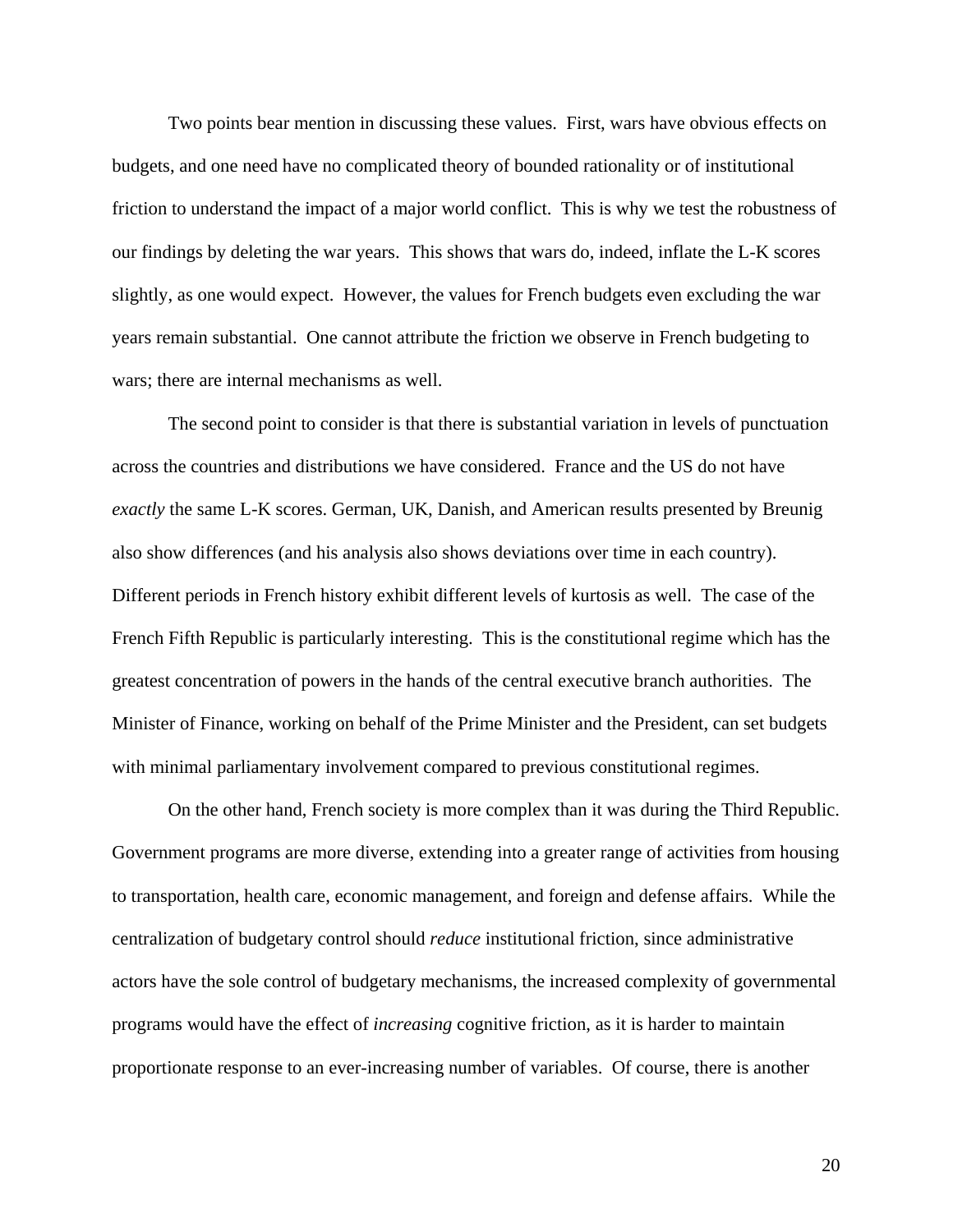possibility. Perhaps the institutional design of the Fifth Republic has been responsible for some increase in friction as relatively isolated bureaucratic fiefdoms have resisted central control, maintaining their independent budgetary priorities while resisting rational economic planning. If this were so it would contradict trends in administrative development towards greater central control over two centuries, as we documented above.

We expect to explore these differences in greater detail in the future. For the purpose of this paper, however, the fundamental point is that every one of the series we have investigated, across all the periods studied, deviates from the Normal distribution. Levels of punctuation differ by constitutional regime, historical period, and between periods of war and peace, certainly. But no matter which regime, period, or state of international affairs, we consistently see that every budget series is highly punctuated. This appears to be a general law of budgeting.

#### **Conclusion**

We explored French budgeting processes here and showed that all levels of budgeting, across all historical periods from 1820 to present exhibit the characteristics we expect to see in a PE process based on a friction model. Jones and Baumgartner laid out two possible reasons for the high friction associated with budgeting in the United States: Cognitive overload and institutional friction. Our test of various French budgetary data shows that each of these is likely to remain an important avenue for future research. Levels of friction clearly differ across the various datasets and historical periods we have explored. However, our most powerful finding can easily be summed up. That is because the development of the French budgetary process was designed to be a triumph of rationalism. In the country of Descartes, it was expected that the Ministry of Finance would exert significant control over state spending, and it does. Even if this has not been constant over time, certainly in the period of the Fifth Republic there are very few reasons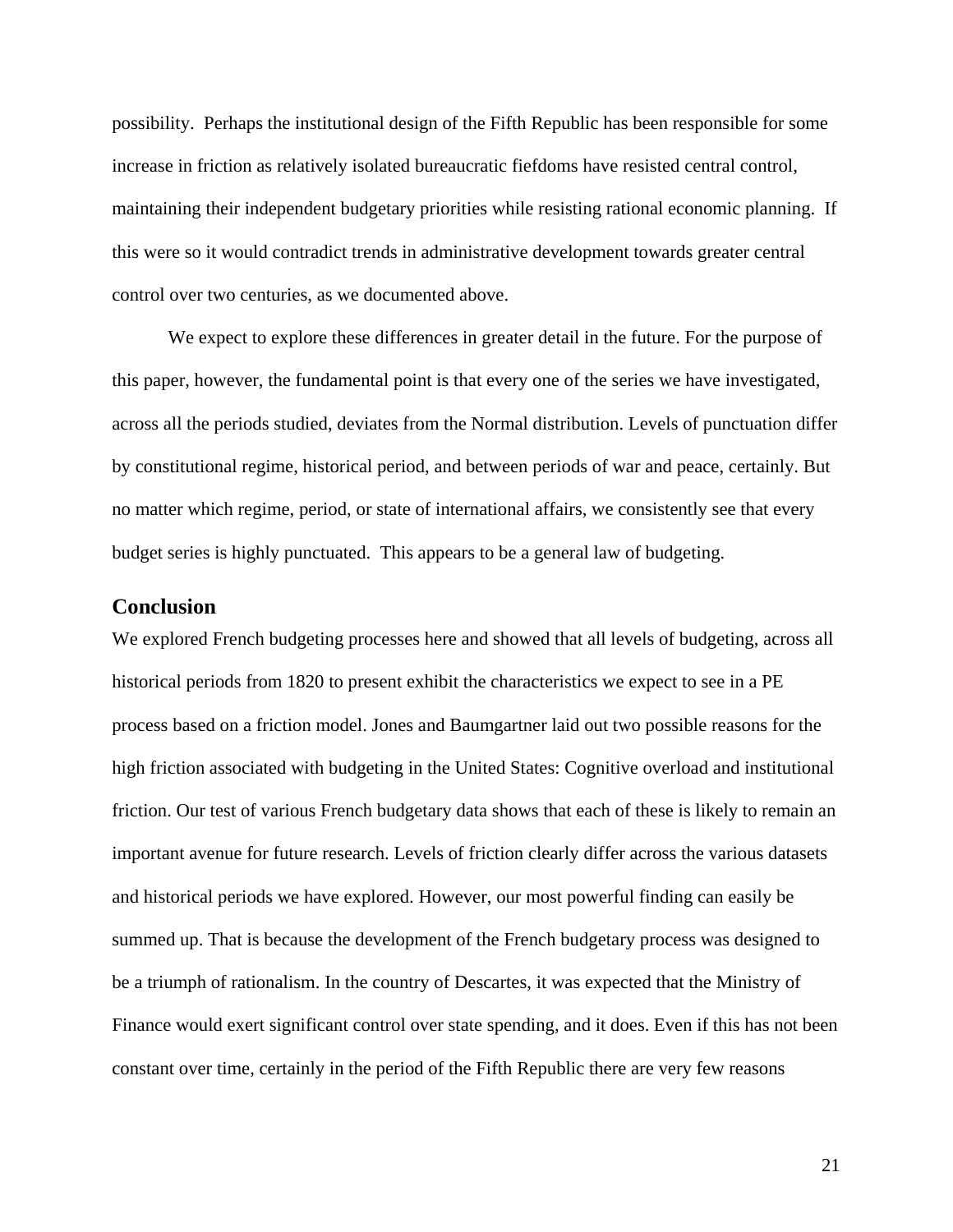associated with institutional friction to expect high kurtosis in French budgeting, as compared to the US case. Our finding of high kurtosis values in every series we looked at, including those limited only to the Fifth Republic, is powerful evidence for the cognitive explanation of the friction model.

Institutional variation clearly plays a substantial role in these processes as well, of course, and we have shown substantial variation in the levels of friction across different parts of our study. We will explore those in greater detail in the future. For now, we are left with a simple observation: The legendary centralization of the French state was designed to emphasize Cartesian rationality, in perfect contrast to the separation of powers system in the United States. In the French view, powerful civil servants in the Ministry of Finance, working for the democratically elected Government, should have authority over the entire budget. The goal of comprehensive rationality remains elusive, however. Instead, we see the same general pattern of adherence to the status quo until forced to make dramatic adjustments. These are certainly general characteristics of government in the face of overwhelming complexity. Institutional procedures may minimize or exacerbate them, but they cannot make them go away.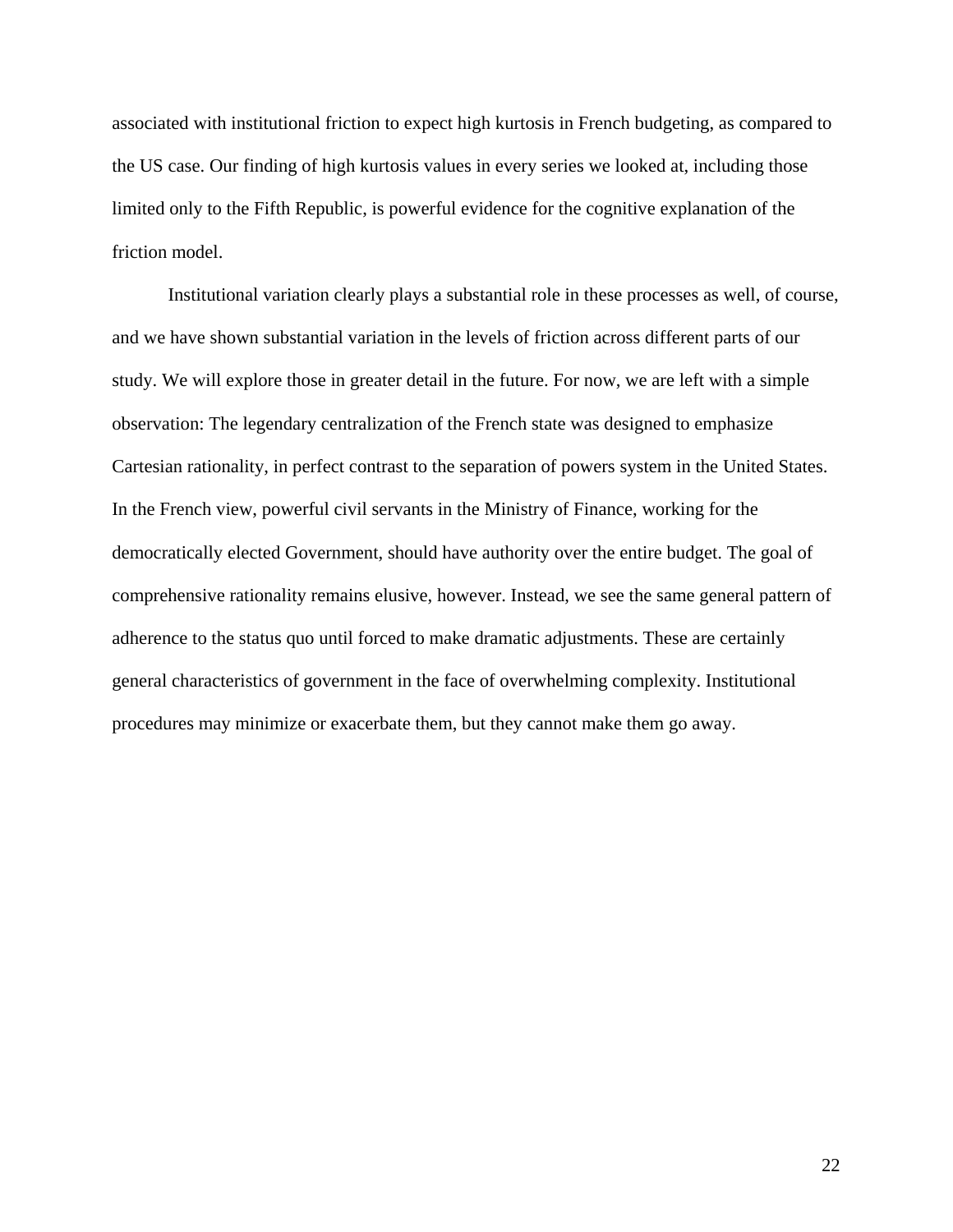## **Notes**

<span id="page-22-0"></span> $<sup>1</sup>$  Another factor is clearly relevant here: During this period the popular vote was limited by a</sup> poll tax, with only 248,000 people eligible to vote. Until 1848, the owner class acted as a strict controller of public spending as it was opposed to increased taxes and consequently the Parliament was very reticent to authorize new public spending.

<span id="page-22-1"></span>2 A significant reform of the French budgeting process, called *Loi Organique relative aux Lois de Finance* (LOLF) was introduced in 2001 and implemented for the 2006 budget.

<span id="page-22-2"></span><sup>3</sup> These findings suggest a number of important questions, such as the relation of volatility and kurtosis to the overall size of the state. As the modern state has developed and its size as a proportion of Gross Domestic Product (GDP) has become more substantial, one may expect more stability. Similarly, the volatility of larger economic processes themselves may have had an impact on the volatility of state budgets. GDP series have become less volatile over history as governments have more successfully managed the economy. We expect to follow up on these issues in subsequent publications and do not explore them fully here.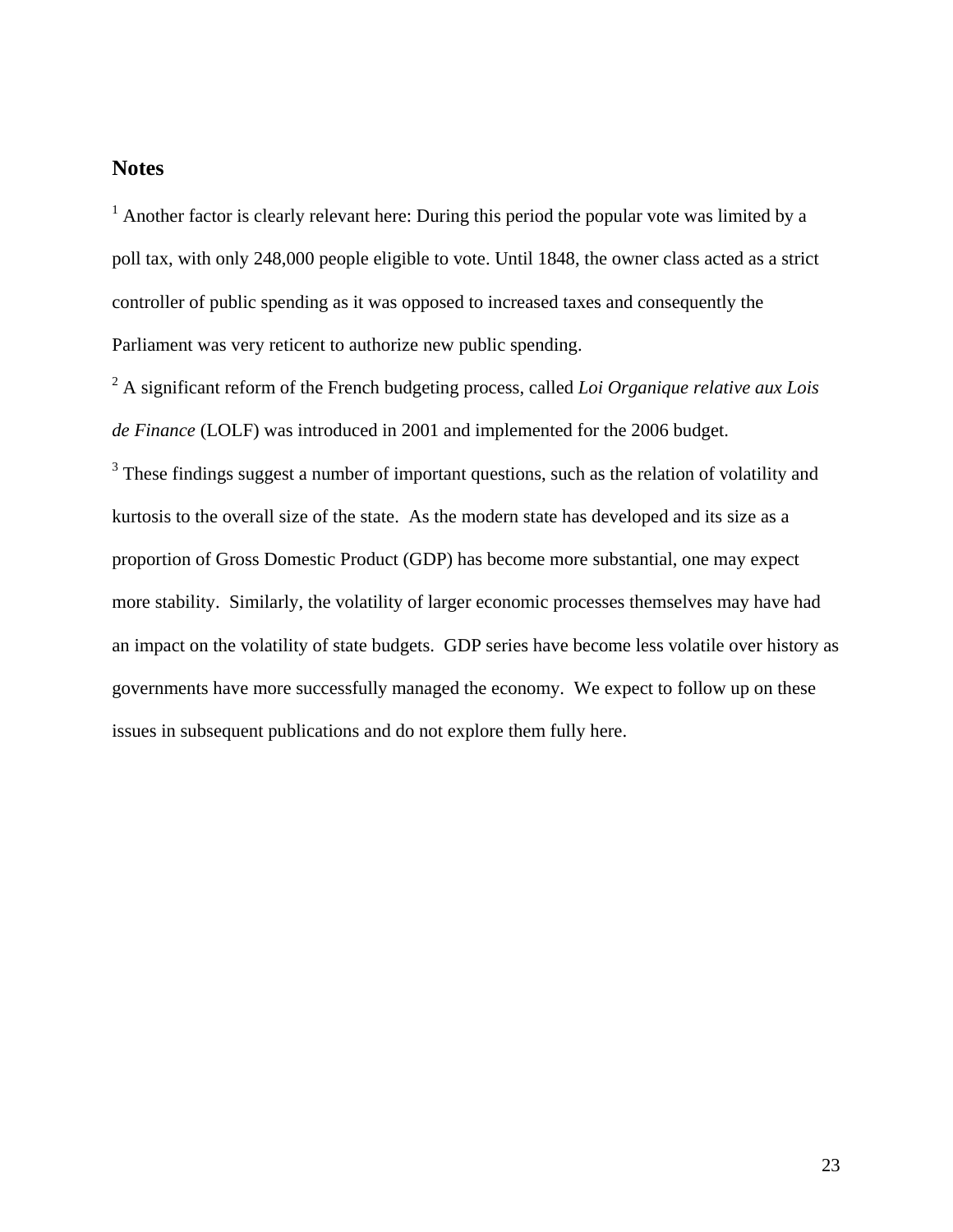## **References**

Adam F., Ferrand O. and Rioux R. 2003. *Finances publiques.* Paris: Presses de Sciences Po.

- Breunig, C. 2006. The More Things Change the More They Stay the Same: A Comparative Analysis of Budget Punctuations. *Journal of European Public Policy.* In press.
- INSEE (*Institut National de la Statistique et des Etudes Economiques*). Annual. *Annuaire Statistique*. Paris: Insee. Annual series 1947–1987.
- INSEE (*Institut National de la Statistique et des Etudes Economiques*). Annual. *Tableaux de l'Economie Française.* Paris: Insee. Annual series, 1988–2002.

Isaia H., Spindler J. 1986. *Histoire du droit des finances publiques*, Paris: Economica.

- Jones, B. D. and F. R. Baumgartner. 2005. *The Politics of Attention*. Chicago: University of Chicago Press.
- Jones, B. D, T. Sulkin, and H. Larsen. 2003. Policy Punctuations in American Political Institutions. *American Political Science Review* 97: 151–70
- Kott, S. 2004. *Histoire économique et financière de la France : Le contrôle des dépenses engagées. Evolution d'une fonction.* Paris: Comité pour l'histoire économique et financière de la France.
- Le Guen H., Message H., Tessier A. 1988. Le contrôle parlementaire du budget de l'Etat. Le rôle de l'Assemblée Nationale. 1983–87. *Revue Française de Finances Publiques* 22: 195– 242.

Sine A. 2006. *L'ordre budgétaire. Economie politique des dépenses de l'Etat*. Paris: Economica.

Théret, B. 1995. Régulation du déficit budgétaire et croissance des dépenses de l'Etat en France de 1815 à 1939. *Revue Economique* 46(1): 57–90.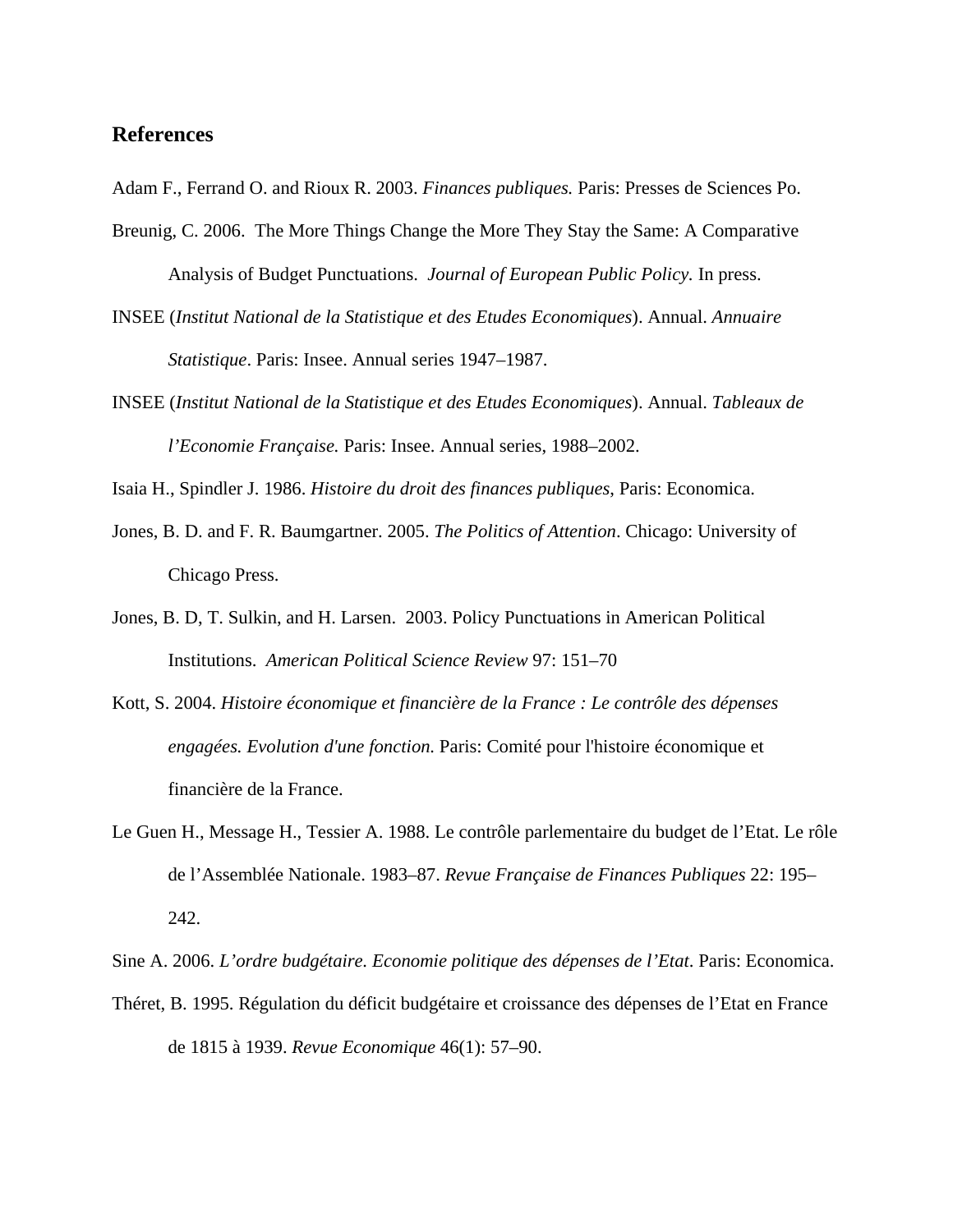## **Tables and Figures**

Figure 1. State Spending in France, 1820–2002.



Note: The Figure shows overall state spending in billions of 2002 Francs. The large decline in 1990 is an artifact of budgetary accounting rules imposed by the European Union. No percentage change score is calculated for that year, and we do not include this observation in subsequent analyses.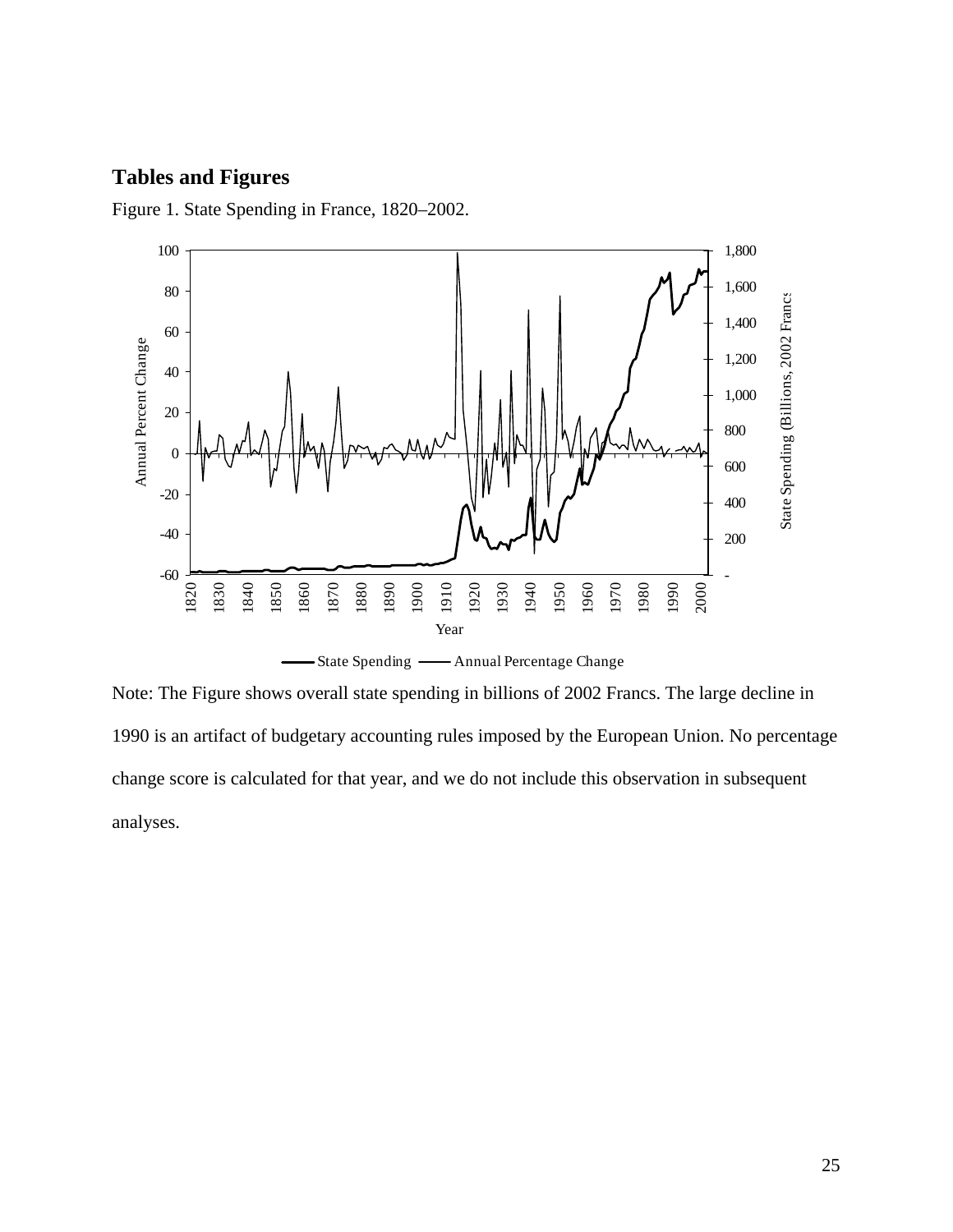



Note: The Figure shows the number of changes of each size, in one-percent increments. Data are based on those presented in Figure 1.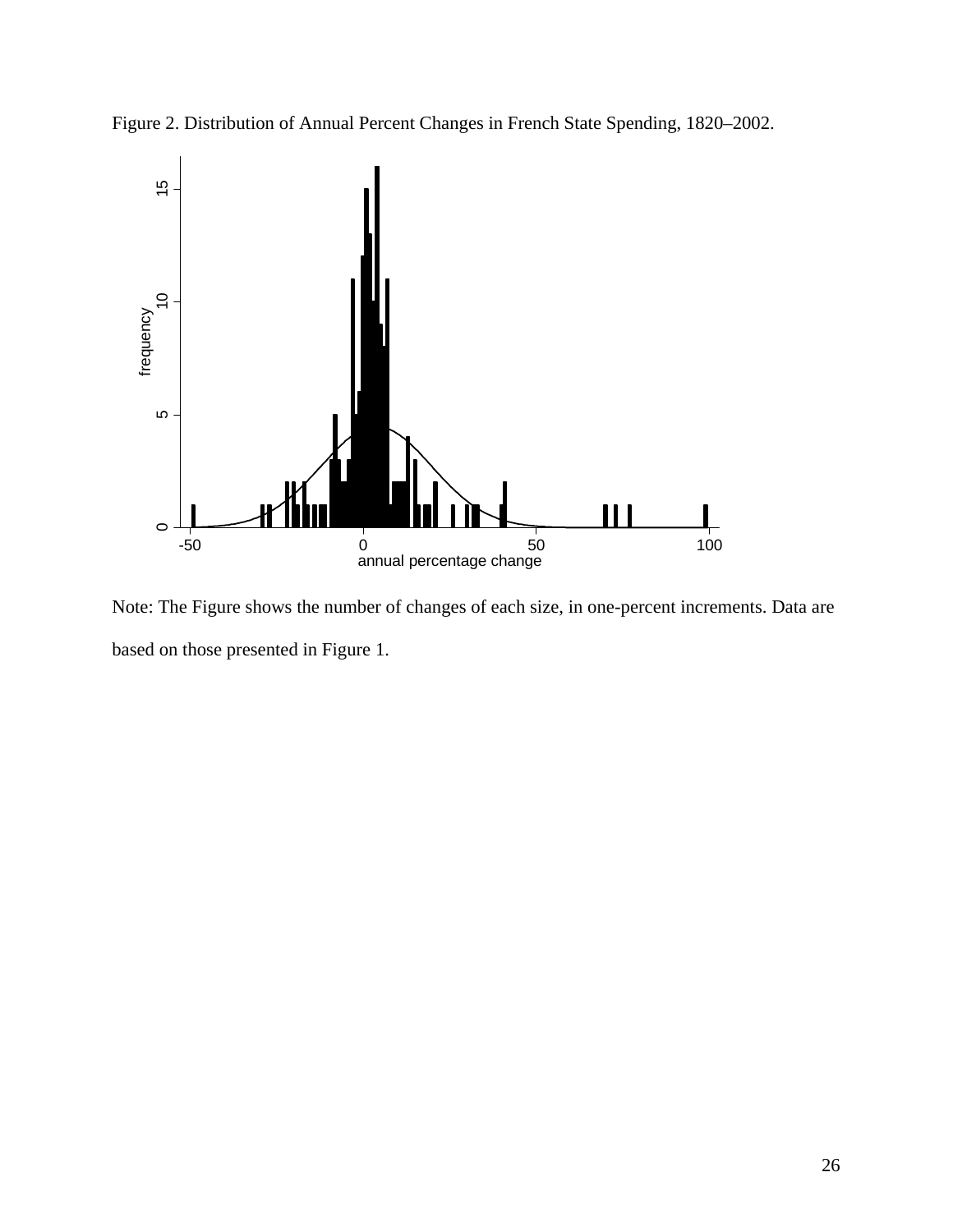Figure 3. Distribution of Annual Percent Changes in Ten French Ministerial Budgets, 1868– 2002.



Note: The Figure shows the number of changes of each size in French ministerial budgets. All changes above 150% are collapsed at that value. See Table 1 for an explanation of which ministries are included.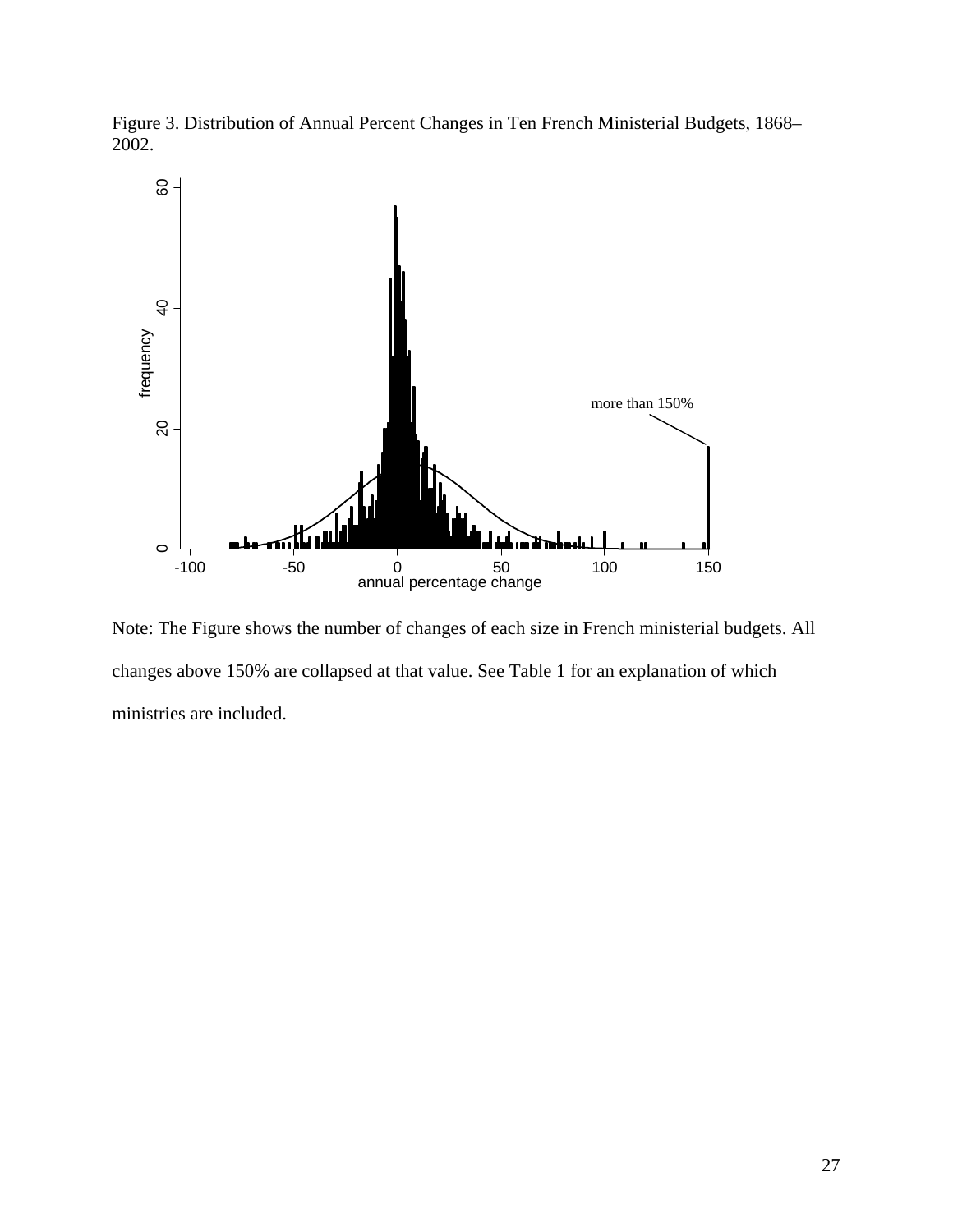|                                        |           |      |         | Missing or     |         |
|----------------------------------------|-----------|------|---------|----------------|---------|
|                                        |           |      | Years   | Inconsistent   |         |
| Data series                            | Beginning | End  | Covered | Values         | Total N |
| Economy and Finance                    | 1868      | 2002 | 135     | 3              | 132     |
| Education                              | 1868      | 2002 | 135     | 6              | 129     |
| <b>Public Works and Transportation</b> | 1868      | 2002 | 135     | 7              | 128     |
| <b>Justice and Interior Affairs</b>    | 1868      | 2002 | 135     | $\overline{2}$ | 133     |
| Defense                                | 1868      | 2002 | 135     | $\overline{2}$ | 133     |
| Agriculture                            | 1869      | 2002 | 134     | 3              | 131     |
| Industry and Trade, Research           |           |      |         |                |         |
| and Technology                         | 1881      | 2002 | 122     | 15             | 107     |
| <b>Social Affairs</b>                  | 1947      | 2002 | 56      | $\overline{2}$ | 54      |
| Housing                                | 1947      | 2002 | 56      | 4              | 52      |
| Veterans                               | 1947      | 2002 | 56      | $\overline{2}$ | 54      |
| Total                                  |           |      | 1,099   | 46             | 1,053   |

#### Table 1. Detailed Ministerial Budget Series Available.

Note: Data are available for the years and ministries indicated. Data are generally missing for 1941 and 1942 for all data series. Individual series also have various individual years missing as well. We have excluded from our analysis any years in which substantial reorganizations of ministerial functions make calculations incomparable to the previous year. This affects a total of seven data points over the entire series: Finance 1990; Education 1960, 1965, 1975, 1982; Public Works 1969 and 1982. We are left with a total of 1,053 observations as the table indicates.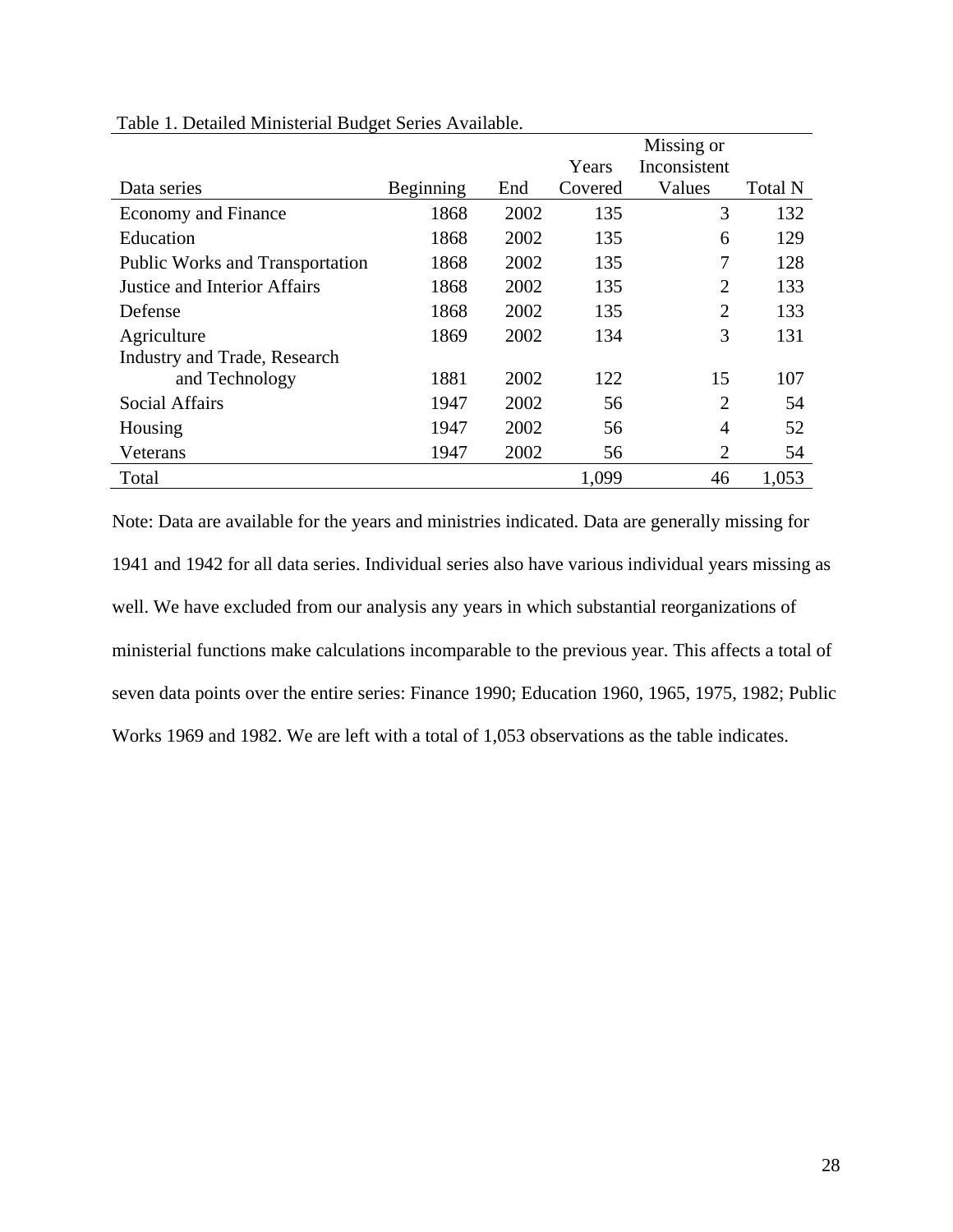| <b>Budget and Period</b>                    | N     | Mean  | St Dev | <b>Skew</b> | Kurtosis | $L-K$ |
|---------------------------------------------|-------|-------|--------|-------------|----------|-------|
| Overall state spending, 1820–2002           | 180   | 3.82  | 16.04  | 2.41        | 14.75    | 0.567 |
| Overall state spending, excluding war years |       |       |        |             |          |       |
| $(1869-70, 1914-18, 1939-44)$               | 167   | 2.63  | 11.80  | 1.85        | 13.56    | 0.493 |
| Ministerial series, 1868-2002               | 1,049 | 12.58 | 101.40 | 21.32       | 570.24   | 0.568 |
| Third Republic $(1871-1939)$                | 464   | 10.09 | 52.78  | 6.10        | 54.91    | 0.452 |
| Third Republic, excluding 1914–18           | 429   | 8.39  | 48.19  | 6.91        | 72.91    | 0.444 |
| Fourth Republic (1946–1958)                 | 124   | 16.15 | 61.66  | 3.92        | 20.24    | 0.457 |
| Fifth Republic $(1959-2002)$                | 420   | 6.27  | 35.33  | 12.19       | 192.46   | 0.518 |

Table 2. Characteristics of French Budget Series.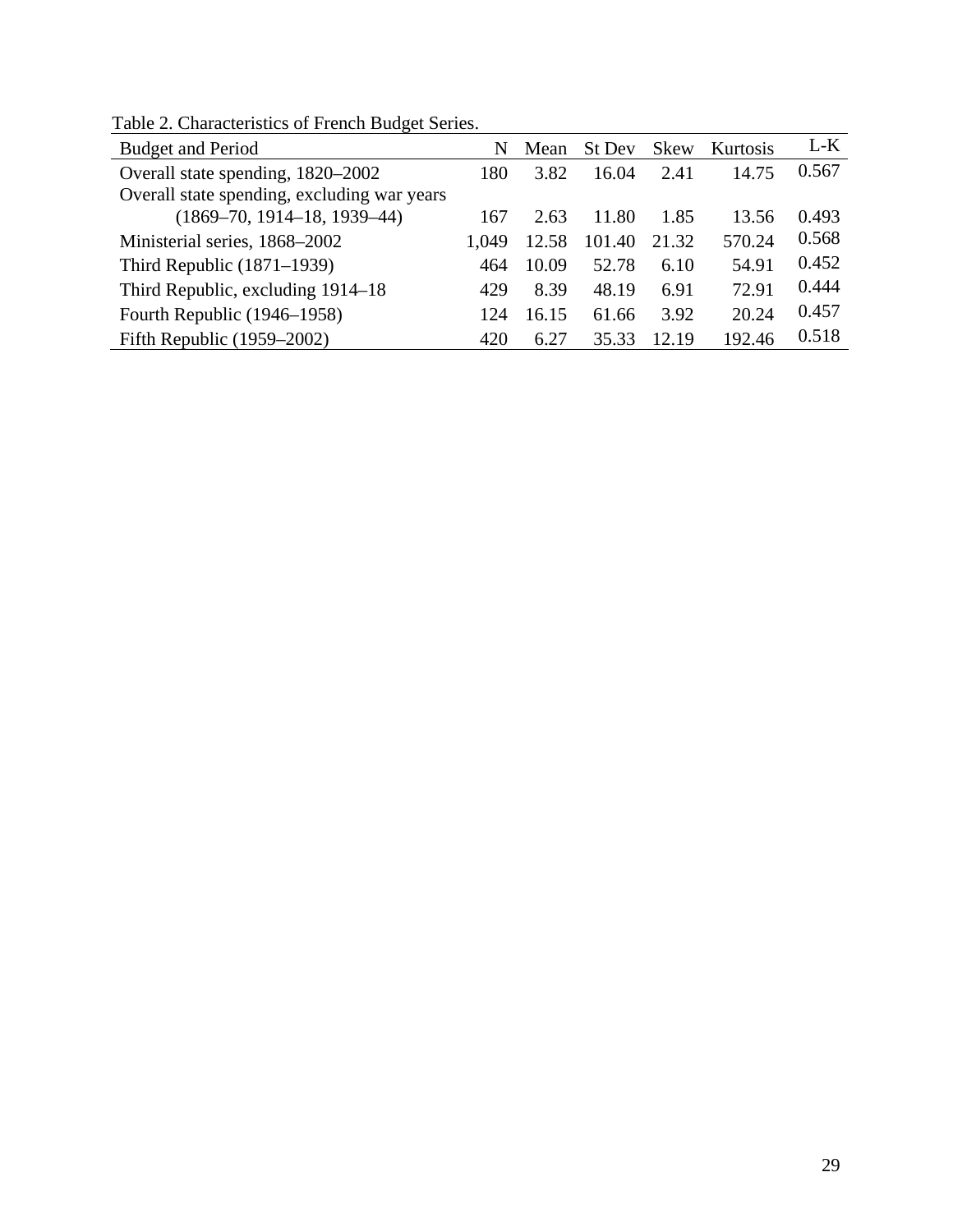## **Note on Budgetary Sources**

The sources for national-level budgetary data are the INSEE (*Institut National de la Statistique et des Etudes Economiques*) Statistical Handbook (annual). The historical data (1868 through 1939) are gathered through a retrospective series published in the 1951 French Statistical Handbook. All other data have been computed from the annual INSEE Statistical Handbooks. For data after the Second World War, we have used the Statistical Handbook 1947–1987 published by the INSEE. From 1988 onwards, we have used the annual publication of INSEE called *Tableaux de l'Economie Française* which provides a complete presentation of public spending adopted by the Parliament through the Finance Law. Total expenditure is made up of separate series for Defense and Civilian public spending. Each statistical series is originally produced and delivered by the Direction of National Public Accounts (a division of the Ministry of Finance). Data are expressed in current francs and were then adjusted into constant francs using the Consumer Price Index (CPI) as supplied in the INSEE publications. Both raw and inflation-adjusted series are available.